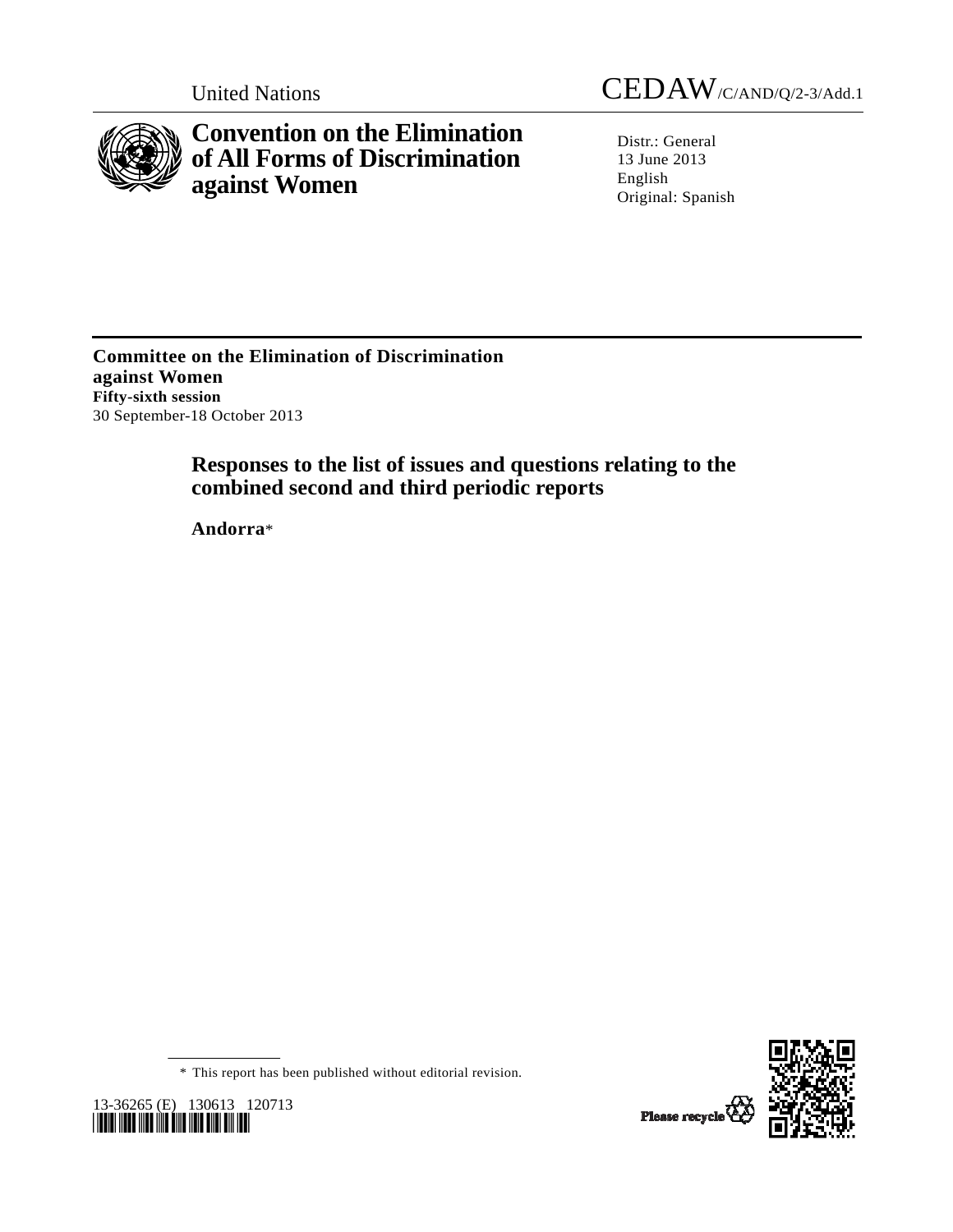## **Generalities**

**1. Please explain the grounds for not submitting on time the reports, in line with Article 18 of the Convention. Please provide information about the process for preparing the report. In particular, please indicate which government departments and institutions of the State party were involved, the nature and extent of their participation, whether non-governmental organisations were consulted, in particular women's organisations, and whether the report was approved by the Government and submitted to Parliament**.

 Andorra is conscious of the accumulated delay in submitting the periodic reports of the Convention on the Elimination of All Forms of Discrimination against Women. The Government has very limited human resources at its disposal, which prevents it from submitting the periodic reports by the set deadlines. In this respect, Andorra has made a great effort and undertakes to continue doing so.

 A working commission was set up in 2010 to prepare the report, comprising representatives of the ministries of justice and the interior; health, welfare and work; education and culture; and foreign affairs. The Department of Statistics, the Andorran Social Security Fund, the Supreme Council of Justice and the Centre for Research and Sociological Studies also collaborated and provided information on the topics in question.

 Concerning consultation with the country's NGOs, the following associations took part: the Women's Association of Andorra, the Association of Immigrant Women of Andorra and the Federation of Entities of Persons with Disabilities, as well as the Red Cross and Caritas. These NGOs also participated in developing the National Plan for Social Assistance (2006) and the National Action Plan for Equality (2008-2010).

 Lastly, it is noted that the report was approved by the Government and was not submitted to the *Consell General* (the Andorran parliament).

**2. The report and its annexes contain very limited and significantly outdated statistical data referring to areas and situations covered by the Convention about the situation of women and disaggregated by sex. Please provide updated information and statistical data, disaggregated by sex, age and socio-economic situation, insofar as available, regarding all the relevant areas and situations covered by the Convention. The report recognises that, from the study of women and men initiated by the Government of Andorra in 2003, it emerged that "the collection of data disaggregated by sex continues to represent a challenge for Andorran society" (Paras. 23 and 24). Please indicate the steps taken by the State party to establish a system of regular collection and analysis of such data, and how it is being used to inform the development of policies and programmes, as recommended by the Committee in its previous concluding observations (A/56/38)**.

 With regard to the collection of information disaggregated by sex, it is correct that deficiencies existed both in the collection of the information and in its dissemination. As a result of the report's recommendations and also of its own volition, the Department of Statistics has incorporated the disaggregation by sex whenever possible when collecting new data.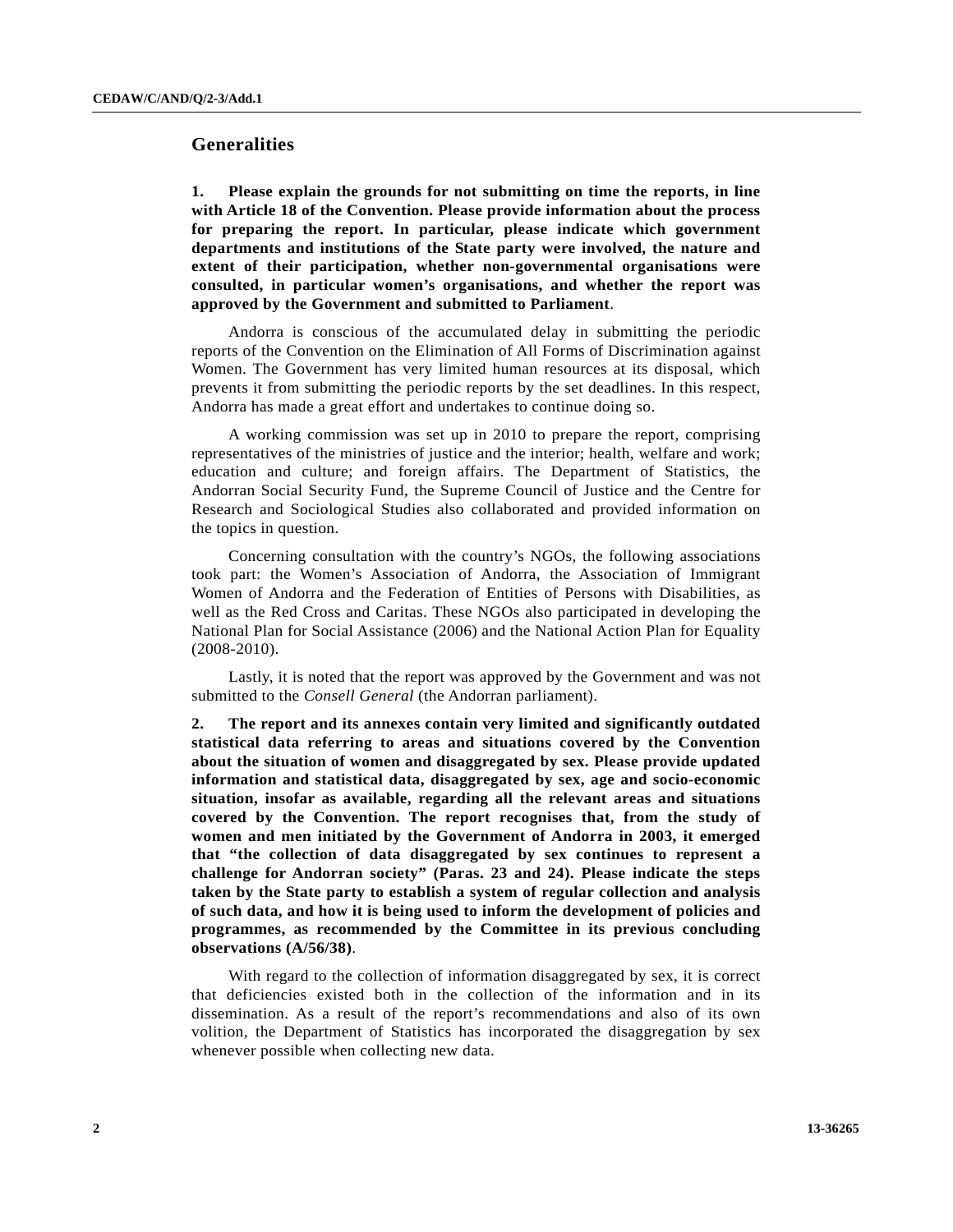As evidence of this, please note the increased number of data tables that can be found in the annex of this document:

- (a) Data from the Andorran Social Security Fund (CASS) as source:
	- 1. Wage earners by gender 2005-2012
	- 2. Average wage by gender 2005-2012
	- 3. Average wage by gender and economic activity 2005-2012
	- 4. Wage earners by gender and economic activity 2005-2012
- (b) Data from the census of the municipalities (*censo communal*) as source:
	- 5. Population of working age by age and gender 2006-2012
- (c) Data from the Labour Force Survey (LFS) as source:
	- 6. Socio-demographic profile of the population with regard to employment 2009-2011
	- 7. Salaries by occupation and gender 2011
	- 8. Unemployment rate by gender 2009-2011
	- 9. Activity rates by age and gender 2009-2011
	- 10. Activity rates, occupation, inactivity and unemployment by gender 2009-2011
	- 11. Distribution of business owners by gender 2009-2011
- (d) Data from the Register of Economic Activities as source:
	- 12. Economic activities by gender 2006-2012
- (e) Data from the Employment Service as source:
	- 13. Jobseekers in the Employment Service by gender and reason for registration 2007-2012
	- 14. Job placings through the Employment Service by gender 2007-2012
- (f) Data from the Immigration register as source:
	- 15. Valid immigration permits by gender 2007-2012
	- 16. Valid immigration permits by gender and period of residency in the country 2007-2012
	- 17. Valid immigration permits by gender, age and nationality 2007-2012

 It is also noted that on 18 April 2013, the *Consell General* (Andorran parliament) approved the Function of Public Statistics Act, which designates the Department of Statistics as the statistical authority responsible for planning, standardising, co-ordinating and managing the country's system of statistics.

 The law establishes that the public statistics are a public service, the aim of which is to present the economic, geographical, social, cultural and territorial reality of the country, with the objective of providing society with complete, objective and impartial information. To fulfil these objectives, the Department of Statistics has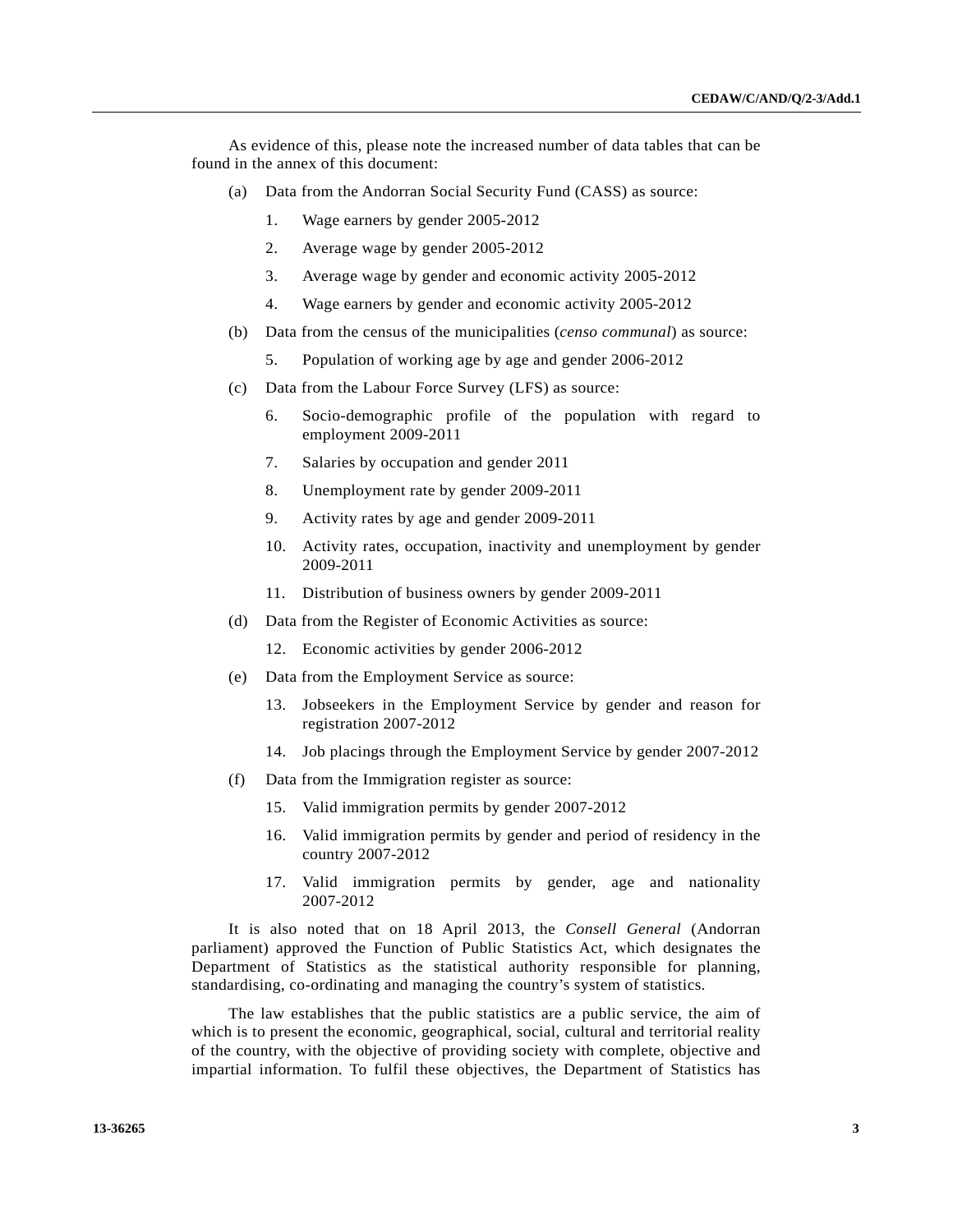been tasked with designing and developing the Statistical Plan and the yearly statistical programmes.

 Therefore, the Department of Statistics is committed to including in the Statistical Plan that it shall shortly develop the collection of data disaggregated by sex in all operations in which this is possible.

 Lastly, it should be noted that the data collected by the Department of Statistics is used by the Ministry of Health and Welfare and the Council of Health and Welfare for the development of social policies.

# **Constitutional, legislative and institutional framework**

**3. In the State party's report it says, in paragraphs 1, 37 and 104, that Article 6 of the Constitution of Andorra forbids discrimination on the grounds of sex. Please provide information about specific legislation that further develops Article 6 of the Constitution and about specific sanctions in cases of discrimination against women**.

 No specific regulation exists that develops Article 6 of the Constitution. However, all domestic legislation respects its provisions, such that no regulation supports civil or judicial actions based on discrimination on the grounds of gender, nor limits the rights of women.

 In certain areas of special protection, the judicial norms establish specific measures to protect women. Thus, the labour regulation includes, as a general principle, the obligation of the business owner and the worker to avoid any form of sexual discrimination, voiding clauses that constitute an act of discrimination. For example, the nullity of dismissal without cause or for objective reasons where this affects a pregnant worker. Also, in the event that a female worker is obliged to temporary absent herself from her place of work as a result of being a victim of gender-based violence, the employee is entitled to re-join in the same position within the company, once the period of suspension of her contract has ended (a suspension that can last up to three months), save where it has been expressly stated to the contrary.

 In its Article 338, the Criminal Code classifies as an offence such behaviour that, as a result of a discriminatory motive, refuses the sale or lease of a good or service, or subjects the granting of it to special conditions, or refuses the employment of someone, leads to said person's dismissal, or imposes on said person a disciplinary sanction, or introduces differences in salaries, conditions of work or in the development of occupational careers. Specifically, a discriminatory motive is legally defined as that which takes into consideration, with regard to an individual, birth, origin, nationality or ethnicity, sex, religion, philosophical, political or trade union opinions, or any other personal or social condition, such as an individual's physical or mental disability, lifestyle, customs or sexual orientation. Likewise, also classified as an offence is the action of an authority or official which, in the performance of the authority or official's functions, and as a result of a discriminatory motive, refuses to provide a public service or to grant an entitlement or advantage envisaged in law, or which hinders the granting thereof or leads to it being revoked, such that discriminatory behaviour that might arise within the actions of the Public Administration is also considered an attack on a specific legal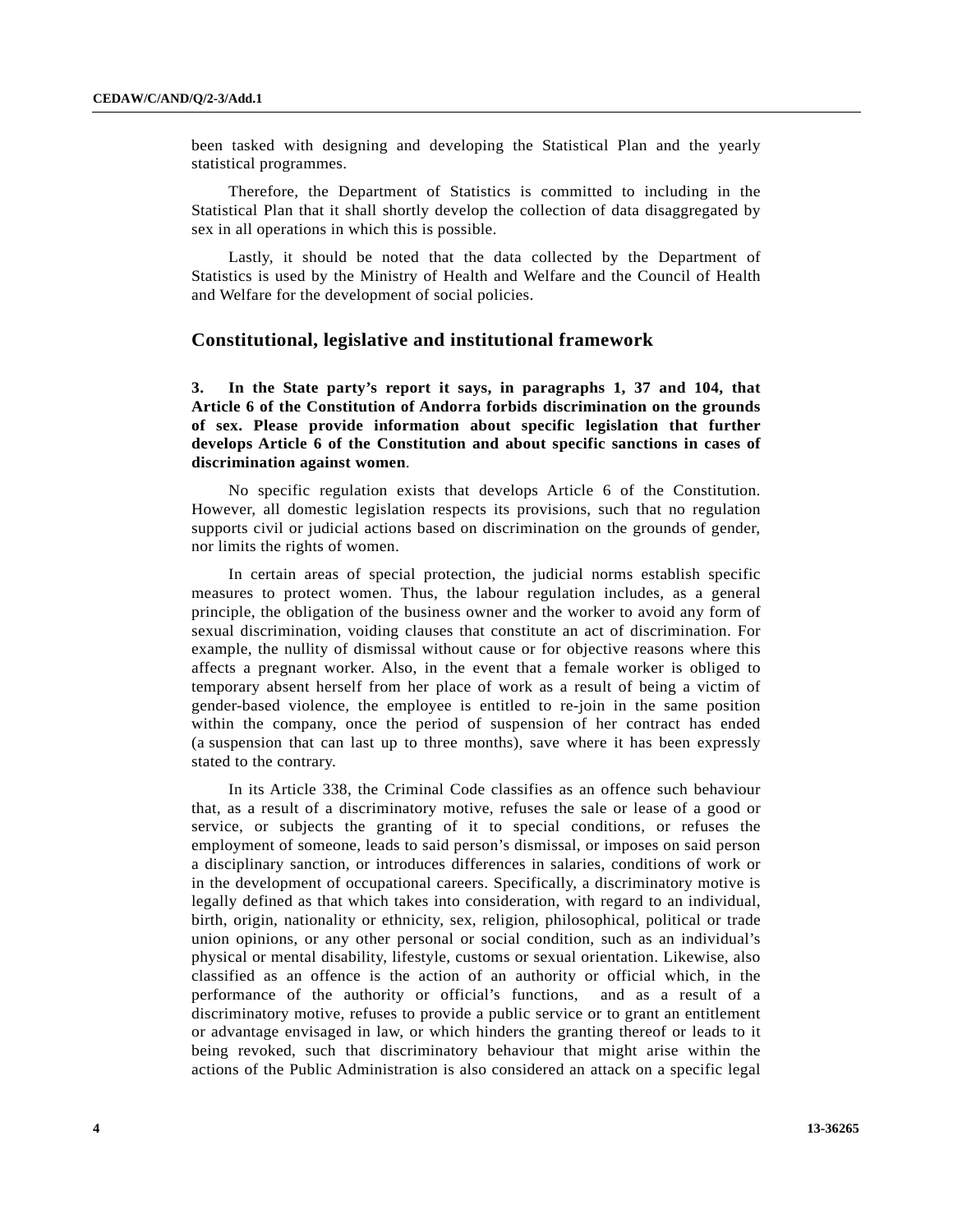right, which merits special protection. In fact, the sanctions envisaged for these latter offences are greater than that envisaged for the typical behaviour that is limited to the private area.

 Criminal legislation also takes into consideration the victim's condition as a woman as a circumstance aggravating criminal responsibility when it combines in the commission of the offence with motivation derived, among other noncumulative circumstances, from the sex of the victim. Public law penalises discriminatory conduct which is limited to and takes place in the area of private contracts, where the choice of law prevails and it is especially difficult to establish a primary measure of control and suppression of discriminatory conduct.

 It is also noted that the acts and omissions of business owners that contravene the principle of non-discrimination are classified as very grave violations by the Labour Relations Code, which sets out the following penalties:

- In the minimum degree, a fine of 3,001 euros to 6,000 euros;
- In the medium degree, a fine of 6,001 euros to 12,000 euros;
- In the maximum degree, a fine of 12,001 euros to 24,000 euros;

**4. Taking into account the information in Paragraph 44 about the "recurs d'empara" (remedy of amparo) before the Constitutional Court, please provide information about case law in which the provisions of the Convention have been directly applied or invoked in proceedings before the Constitutional Court or in other courts. Please indicate what specific legal measures have been adopted to guarantee women's access to justice, such as the provision of free legal aid and facilitating access to information about available legal procedures. Please provide information about the number of cases alleging discrimination against women brought before the courts and other competent authorities, the grounds invoked and the outcome of these cases**.

 The Constitutional Court has not registered any remedy of amparo in which the Convention was invoked or in which it was applied. With regard to it possibly being invoked in other proceedings, tried in other courts, it must be said that the ordinary courts are not competent to try proceedings similar to that foreseen for the constitutional amparo, with the exception of those cases in which a violation of the right to jurisdiction is alleged.

 The Andorran legal system guarantees access to jurisdiction, including free legal aid, in any area (civil, criminal or administrative), to any citizen legitimately entitled to it, and within the limits of its economic capability, without gender distinction. In practice, where the condition of the applicant as a woman implies a situation of inequality in that person's economic capacity, derived from any circumstance outside of the judicial procedure, that person's access to the jurisdiction is prioritised.

 Furthermore, a team is available that is specialised in assisting women who are victims of gender-based violence, and which can provide continued assistance in person or over the telephone. The assistance includes information and an assessment, by a female lawyer, of the existing legal procedures in the civil, criminal, labour and family areas.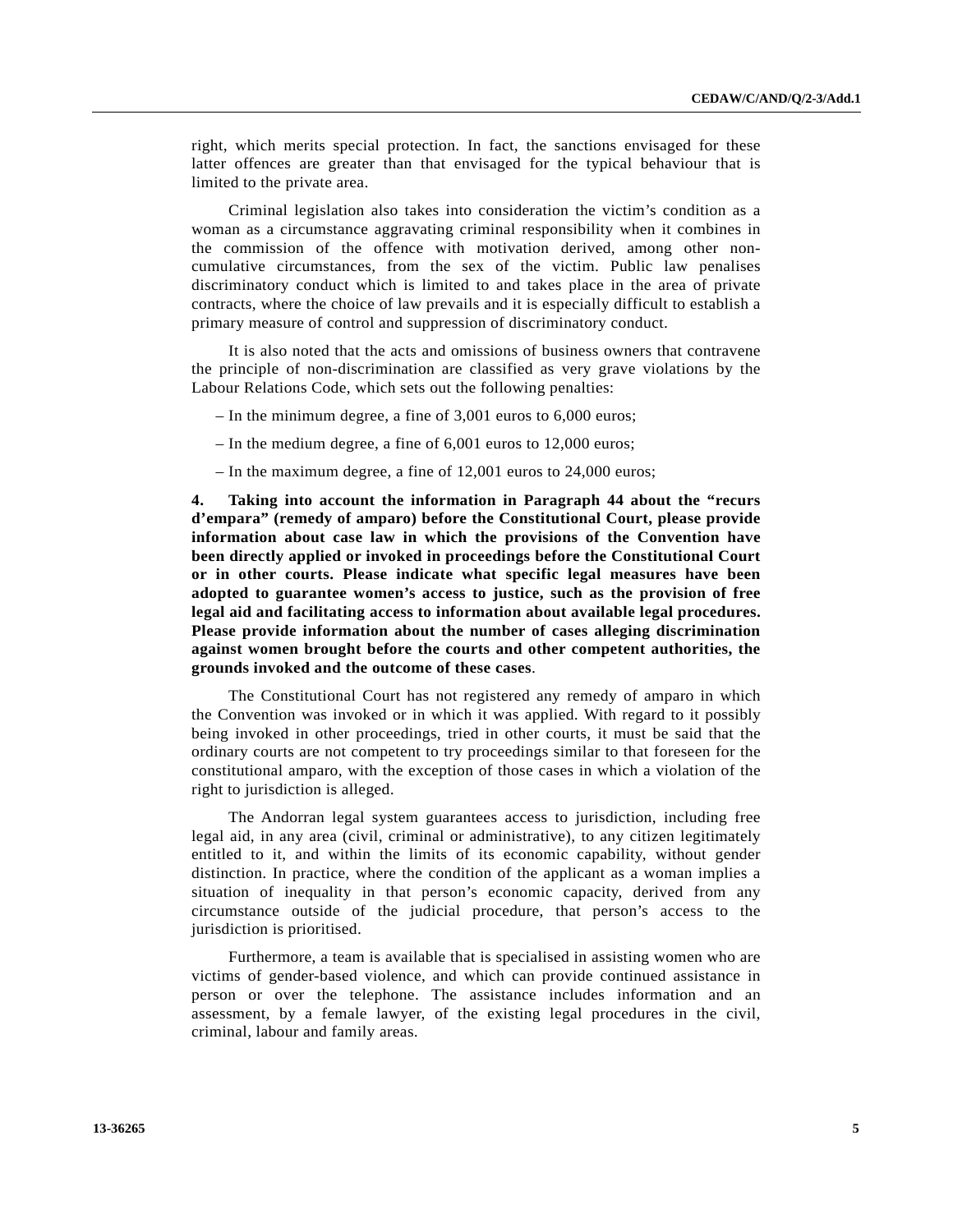With regard to cases of sexual discrimination, only one claim was filed during 2008-2012, with regard to alleged illicit behaviour, as foreseen in Article 338 of the Criminal Code. Specifically, a criminal investigation was launched based on a criminal complaint being filed with regard to a labour-related discrimination offence. The case was closed while still in the preliminary investigation phase and subsequently confirmed in the second instance.

**5. Please provide information on steps taken to raise the awareness of women about their rights under the Convention and to encourage them to seek redress when their rights to non-discrimination and equality are violated. Please indicate whether the Convention, the Committee's general recommendations and related domestic legislation form an integral part of the legal education and training of the legal profession and of law-enforcement officials**.

 Awareness campaigns concerning the rights of women under the Convention are carried out periodically and the events of the 8th March are used to carry out awareness activities organised jointly by the Public Administration and civil society.

 Furthermore, every year, during the process of allocating subsidies to social entities, carried out by the Ministry of Health and Welfare, those projects are given priority that have as their objective raising the awareness of society with regard to non-discrimination and equality.

 Concerning the training of practicing lawyers, once they have completed their studies, there is no compulsory training plan for them, so they are free to choose which training courses to undergo. In the case of judges and magistrates, training co-operation agreements exist with France and Spain that allow attendance each year of courses and seminars that may include training in respect of the Convention and the Committee's general recommendations. The Supreme Council of Justice considers all kinds of training offers, not limited solely to Spain or France.

 Domestic violence forms part of the initial training programme for new classes of police officers, of which there have been three during the reference period.

 Also, a training course on criminal law was carried out in 2012, aimed at senior posts. The course was taught by the Attorney General, a magistrate and a practicing lawyer with extensive experience in criminal law. It allowed the changes in criminal law with regard to gender-based violence, which entered into force in February 2011, to be explained.

 With regard to discrimination, in addition to matters directly related to criminal law, new officers are taught about the prohibition of discrimination as a principal of action.

### **National mechanisms for the advancement of women**

**6. Please provide information on the steps undertaken by the State party to establish a comprehensive institutional framework to fulfil its obligations under the Convention. In particular, please clarify which government department is currently mandated to pursue implementation of the State party's obligation to eliminate all forms of discrimination against women and achieve substantive equality of women with men. Please indicate what are the functions and**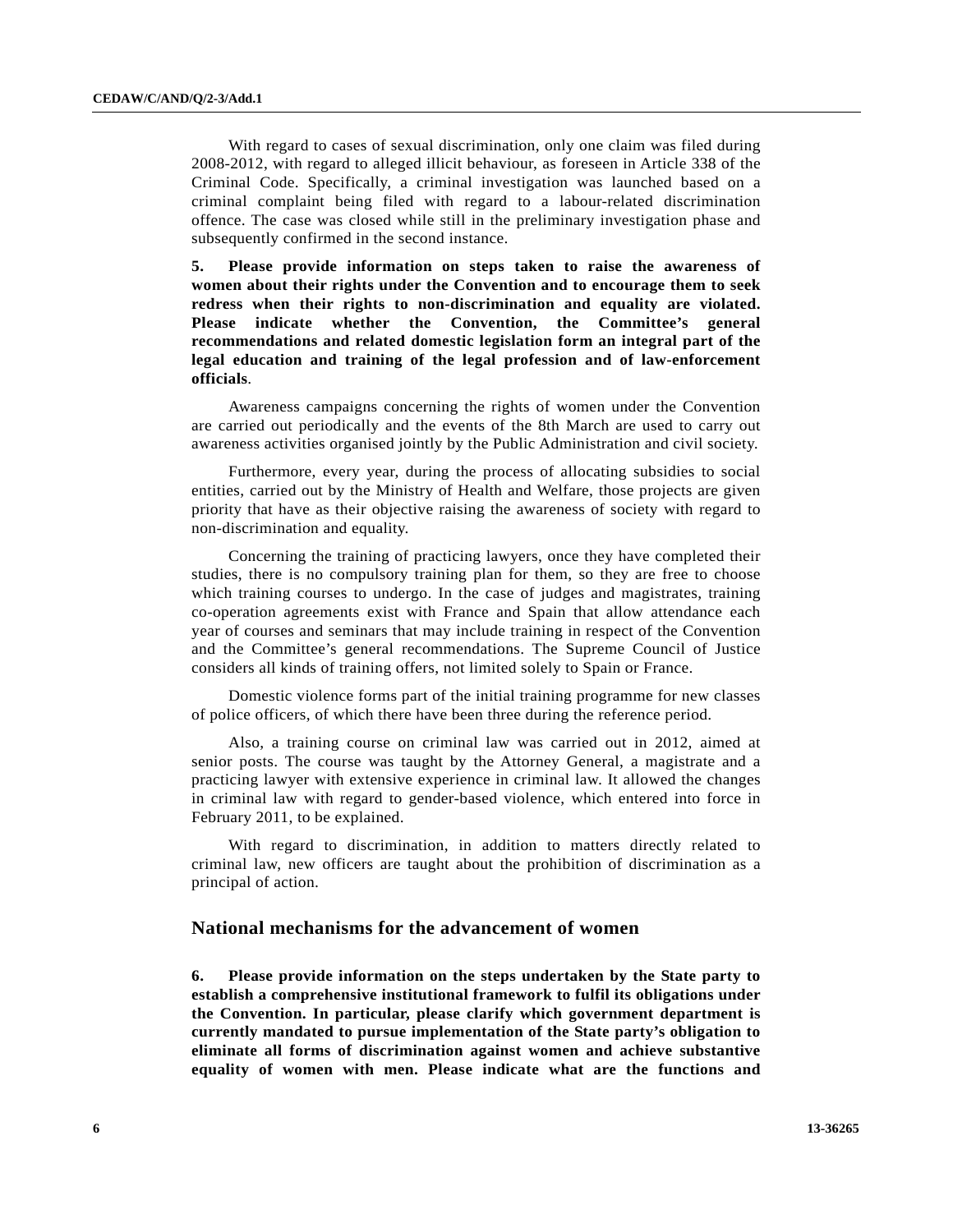### **responsibilities, lines of co-ordination and co-operation at central level and with local authorities, as well as the financial, technical and human resources of the government's central body for equality of women with men**.

 The Ministry of Health and Welfare is the body tasked with co-ordinating all policies on equality and non-discrimination against women. During the period of drawing up the National Action Plan for Equality (PANI), in 2009 and 2010, a State Secretariat for Equality was established, with a specific participation body for the entities, called the National Equality Commission. When the process of drawing up the PANI was completed (2010), and in view of the social entities' difficulties in covering so many forums for participation, all the participation councils of the Ministry of Health and Welfare were subsumed into the current Health and Welfare Assessment Council, where all matters relating to equality policies are discussed.

 The Ministry of Health and Welfare, supported by the Health and Welfare Assessment Council, currently co-ordinates the actions of all the ministries in the area of policies on equality.

 The parish councils (*Comuns*) have the authority to develop independent and specific public policy on the question of gender equality. Co-operation between the local entities and the central Government in the aforementioned matter is based on a good climate of co-operation and dialogue between institutions, and is usually held in a specific and informal manner within the legal framework of the Principality of Andorra.

**7. Please provide more detailed information on the content of the Action Plan to Promote Equality of Opportunity for Women and Men (Para. 33), as well as the measures taken by the State party to achieve the action plan's objectives and the level of partnerships with other entities, as well as with women's organizations, in its implementation. Please indicate mechanisms set up to monitor and evaluate implementation of the action plan. Please also indicate whether any new action plans aiming at equality of women and men were adopted or are envisaged**.

 The Action Plan for the Promotion of Equal Opportunities for Women and Men carried out its activities from 2004 onwards, with the participation of the following entities: the Women's Association of Andorra, Women's Group for Reflection and Action, the Association of Immigrant Women of Andorra, the Andorran Association of Separated Parents, the Trade Union Andorra, Caritas and Casa de Madrid, as well as the local administrations and representatives of the Central Government.

 From 2006 onwards, this dynamic continued under the formula of commemoration and revision of compliance with the Beijing agreements, on the 10th anniversary of these being adopted. Every year a campaign has been carried out in the social, educational, association and health areas, focussing on a specific topic: The social role of the woman at the start of the 21st Century (2004); The role of the woman in sport (2005); Reconciling work and family life (2006); Women as protagonists and engines of history (2007); Women as agents of development and change (2008); and The social construction of gender stereotypes (2009).

 From 2004 to 2009, it was the role of the Ministry of Health and Welfare, with the support of the entities that participate in the Action Plan Working Group, to monitor and evaluate the implementation of the Action Plan for the Promotion of Equal Opportunities for Women and Men.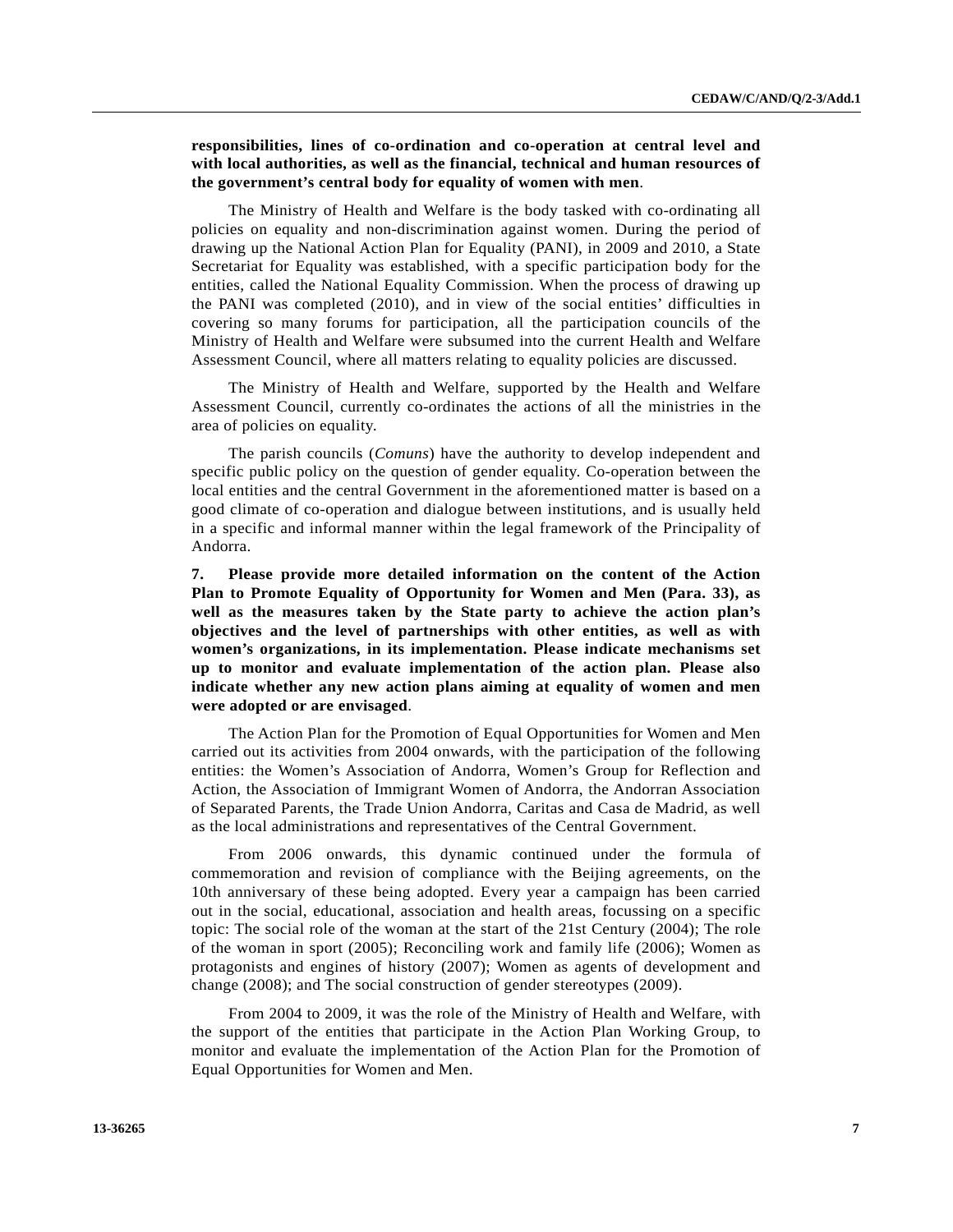From 2008 to 2010, work focused on developing a new action plan: the National Action Plan for Equality (PANI), which began its activities in 2011 and will continue until 2015. With the PANI coming into effect, the action plan itself already envisages the monitoring and evaluation of the results by means on the development of an annual report on activities carried out.

### **Temporary special measures**

**8. Please explain the lack of temporary special measures aiming to ensure substantive equality of women with men (Para. 104) in the State party. In particular, please indicate any obstacles to the implementation of such measures and whether the State party envisages adopting specific temporary special measures, in particular in those areas where women are underrepresented or disadvantaged**.

 Andorra has not adopted any temporary special measure aimed at correcting inequality between men and women. With the approval of the Constitution of Andorra in 1993, the mechanisms necessary to guarantee the rights enshrined in the Constitution have progressively been put in place.

 In this respect, it needs to be taken into consideration that the promotion of gender equality by the institutions has enjoyed the support of civil society, the most notable result of which has been the election of a parliament with perfect parity.

 In 1997, only 7.1% of members of the *Consell General* (Andorran parliament) were women. Today, women comprise 50% of the members elected to the *Consell General*. This result has been achieved without the need to establish any interim special measure, which is why raising social awareness and education in promoting gender equality have been set up as the principal tools for correcting existing inequalities.

# **Stereotypes and harmful practices**

**9. In paragraphs 27 to 35, the report refers to awareness-raising campaigns to combat gender-based stereotypes and pervasive patriarchal attitudes in the family, the workplace and society. Please indicate the results of those campaigns and to what extent they involved the participation of media, educational and other relevant professionals. Please provide further information about programmes targeted directly at girls and boys, as well as about campaigns aimed at combating discrimination against women from disadvantaged groups, such as women with disabilities, migrant or older women**.

 The results of the *T'ho creus* (Do you believe it?) campaigns do not specifically have a system of evaluation. The results of the campaigns are compiled in a report on the activities carried out and the level of participation therein. However, an indirect assessment is carried out through the results of the "Survey on gender stereotypes and inequality", which is carried out periodically every five years. The *T'ho creus* (Do you believe it?) campaigns were disseminated through advertisements in the country's main media.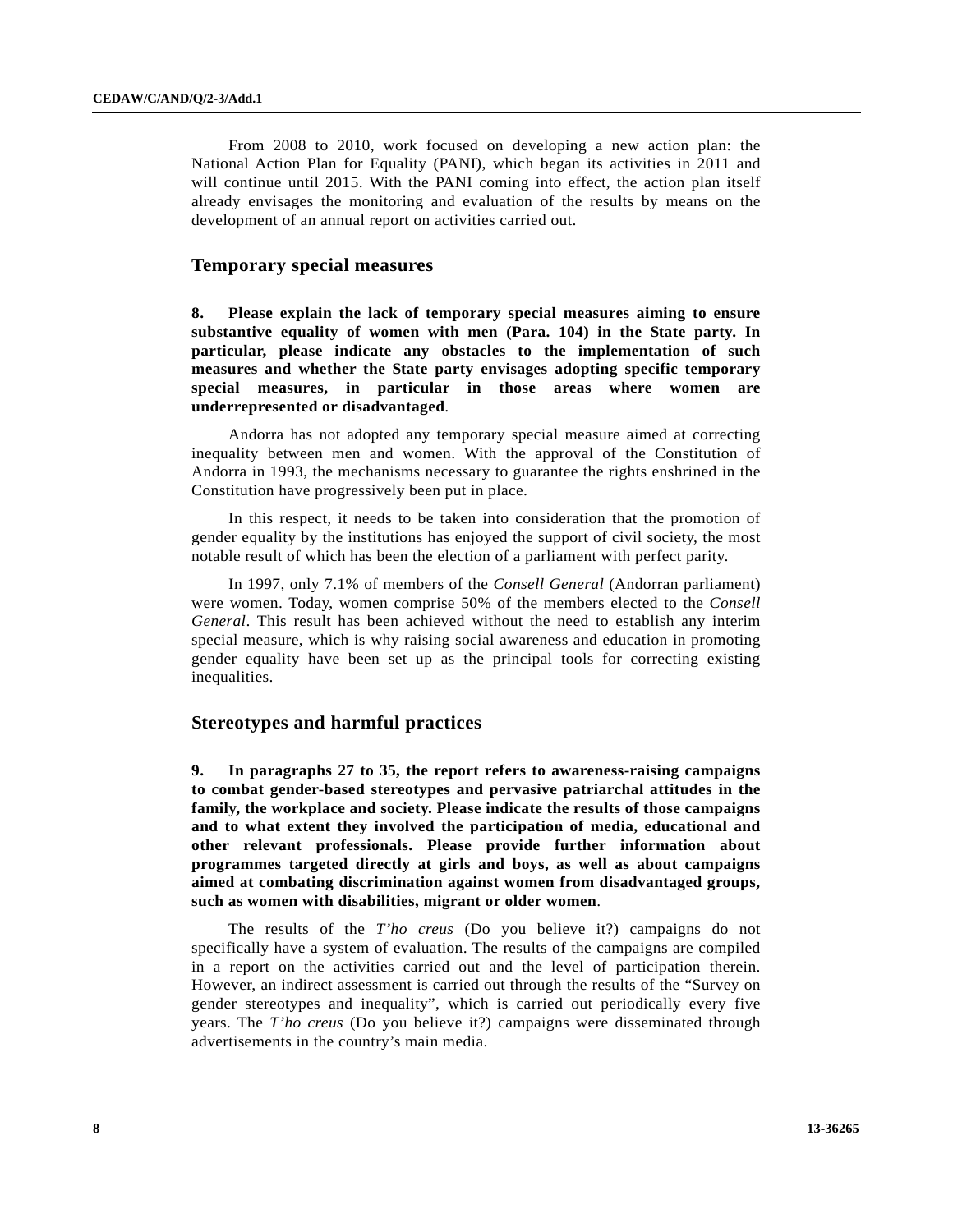With regard to programmes aimed at boys and girls, the school curriculum of the Andorran education system expressly includes in its general objectives for the compulsory education teaching stages, and in the general objectives of the area of social sciences, explicit references to the fight against all kinds of discrimination, including gender discrimination.

 The *Tema de Centre* (School Topic) takes place annually in Andorran schools. This activity, to which an entire day is dedicated and in which all pupils and teachers at the school take part, serves the purpose of addressing a cross-cutting topic. The topic at issue, which changes every year, concerns the defence of human rights, democracy, citizenship, interculturality and non-discrimination on the basis of gender, race, etc.

 With regard to awareness-raising campaigns aimed at vulnerable groups, the various associations of the elderly, persons with disabilities, women and immigrants, which have a social purpose, carry out a variety of awareness actions for the population in general, and in particular tasks relating to shelter and assistance for persons in a situation of social need. For all this they receive financing from the Government of Andorra by means of an annual programme of subsidies that amounts to a total of 200,000 euros.

### **Violence against women**

**10. Domestic violence constitutes a criminal offense under the Criminal Code (Para. 66). Please provide updated information on the number of investigations and convictions in cases of domestic violence against women over the past four years. Please provide more detailed and updated information on the implementation and concrete results of the plan of action to combat domestic violence referred to in paragraphs 108 and 111 of the report. Please also indicate whether the domestic violence observatory (Para. 130) was established and the computerized data collection programme (Para. 129) created. Please provide updated data on the prevalence and trends in all forms of gender-based violence against women, including psychological, sexual and economic violence. Please describe the measures aimed at preventing violence against women, including but not limited to information on awareness- raising campaigns and measures to protect women victims of violence, such as the issue of restraining orders. Please provide the number of women murdered by their husbands, partners or ex-partners in the last four years**.

 Only one case of a woman being murdered by her husband was registered during the period of 2008-2012. The events happened in June 2009, and the husband was sentenced for homicide to 14 years imprisonment and permanent expulsion from the country.

 It is also noted that in the same period no other violent crime of this type has taken place that has not been resolved.

 With regard to the results of the plan of action to combat domestic violence, the main result has been the creation of the Interdisciplinary Team on Gender Violence (EAID) in December 2006, the general objectives of which are the following: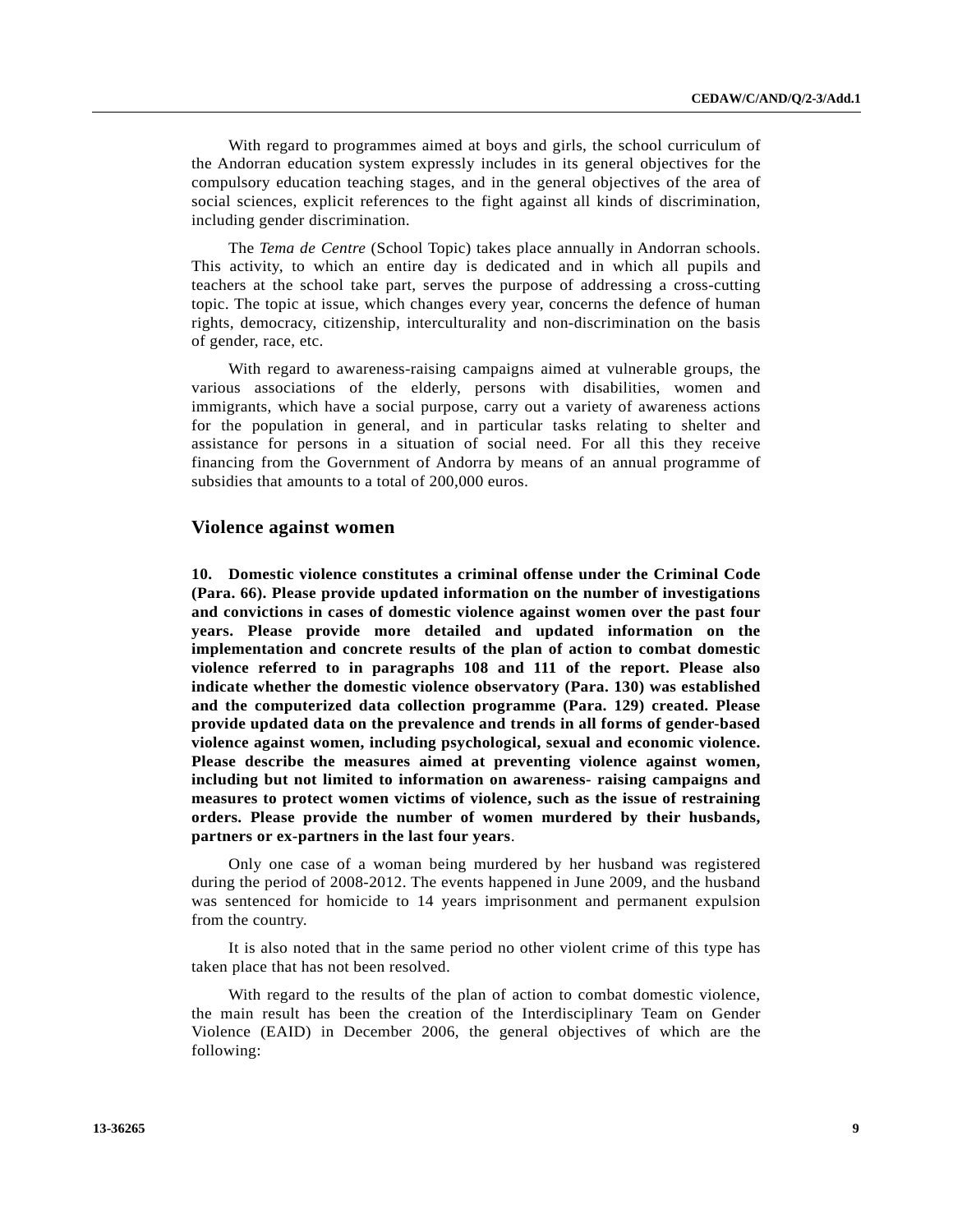General objective 1: To make Andorran society aware that gender violence is a social problem.

General objective 2: To ensure comprehensive assistance and recovery for women victims of gender violence, as well as for their underage children.

General objective 3: To strengthen the forums for exchange and co-ordination between the agents involved in the problem.

General objective 4: To analyse the reality of gender violence in the country through the collection of data relating to women who use the team, and to their children, with the aim of developing new resource proposals and intervention models.

 To achieve the aforementioned objectives, the EAID has been assisting women victims of domestic violence, carrying out actions directed at raising society's awareness, and monitoring the social problem by means of data collection.

 With regard to the gender violence observatory, in the end this was not set up. The functions initially envisaged for the gender violence observatory were assumed by the EAID, which is in charge of collecting and monitoring data relating to gender violence.

 Data has been presented below relating to the number of gender violence cases to which the EAID responded in 2007-2012; the types of abuse suffered by the victims of gender violence in 2010-2012; and the percentage of the total number of women victims of gender violence by nationality in 2010-2012.

#### **Number of gender violence cases dealt with by the EAID (2007-2012)**

|                                                                              | 2007 | 2008 | 2009 | 2010 | 2011 | 2012 |
|------------------------------------------------------------------------------|------|------|------|------|------|------|
| Number of cases                                                              |      |      |      |      |      |      |
| attended                                                                     | o٢   |      | 62   | ∣ Q? |      | 207  |
| Compiled internally $S_0$ ureg: $E\Lambda$ ID annual report (2010–2011–2012) |      |      |      |      |      |      |

Compiled internally. *Source*: EAID annual report (2010, 2011, 2012).

| Type of abuse | 2010 | 2011 | 2012 |
|---------------|------|------|------|
| Psychological | 100% | 100% | 100% |
| Physical      | 75%  | 75%  | 75%  |
| Social        | 67%  | 70%  | 67%  |
| Sexual        | 30%  | 30%  | 30%  |
| Economic      | 75%  | 73%  | 75%  |

### **Types of abuse suffered by the victims of gender violence (2010-2012)**

Compiled internally. *Source*: EAID annual report (2010, 2011, 2012).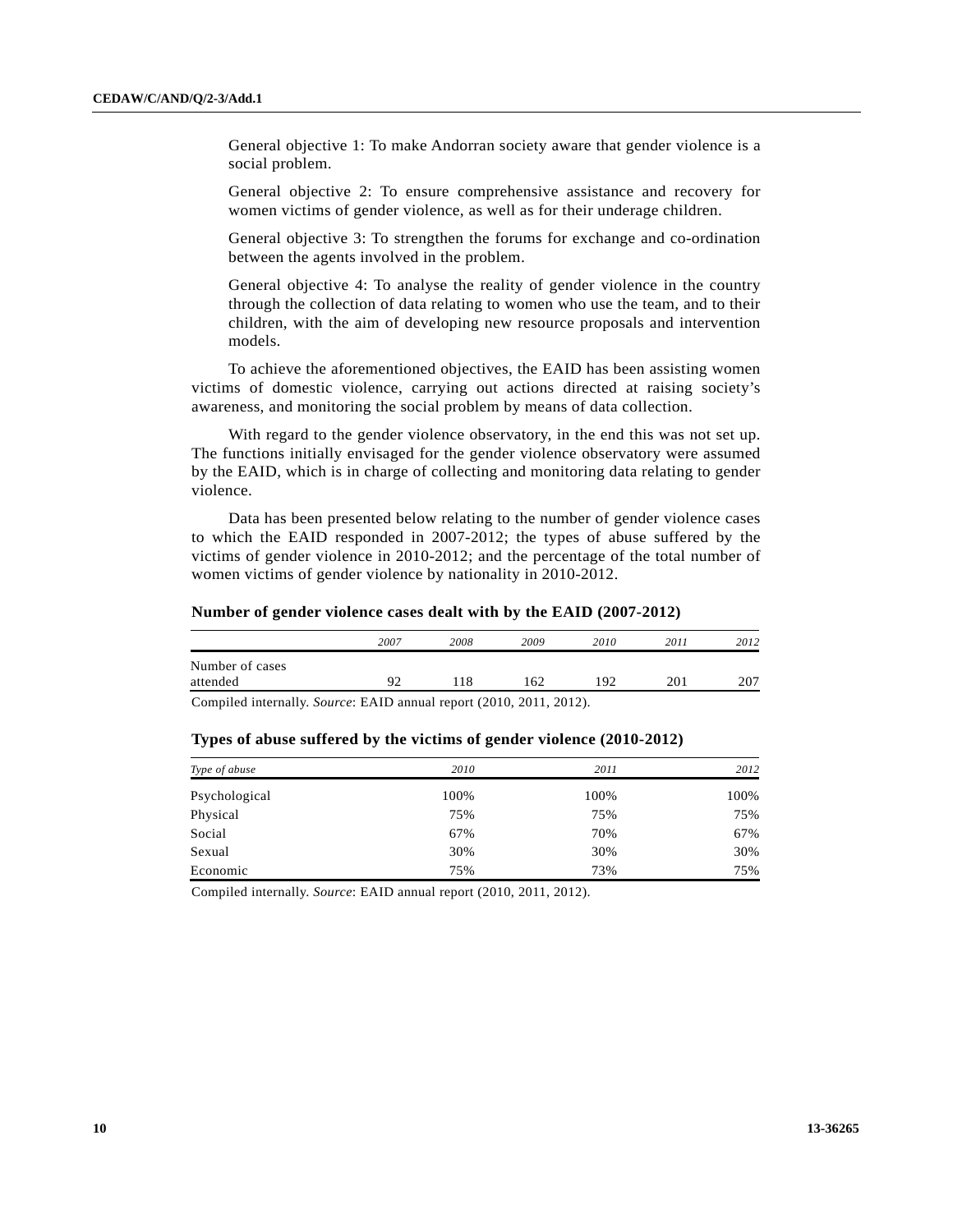| <b>Total</b> | 100% | 100% | 100% |
|--------------|------|------|------|
| Others       | 18%  | 17%  | 15%  |
| French       | 2%   | 2%   | 4%   |
| Andorran     | 15%  | 15%  | 14%  |
| Spanish      | 32%  | 31%  | 33%  |
| Portuguese   | 33%  | 35%  | 34%  |
| Nationality  | 2010 | 2011 | 2012 |
|              |      |      |      |

**Percentage of the total number of women victims of gender violence by nationality (2010-2012)** 

Compiled internally. *Source*: EAID annual report (2010, 2011, 2012).

 In addition to the campaign to raise awareness in society, the EAID has been carrying out various training workshops for the prevention of abusive behaviour, aimed at youngsters aged 14 to 16, with the aim of making known the gender stereotypes with regard to building male and female identities, preventing abusive behaviour within couples, and reflecting on the factors that influence gender violence.

 With regard to restraining orders, these are envisaged in criminal law as preventive measures or as a penalty.

 In the first case, the order is configured as an obligation to refrain from approaching or contacting a certain person, moving or remaining in a locality or within a radius close to the home or place of work of the victim. In order to adopt the measure, the judge or the court that is trying the criminal proceedings can adopt it upon request and at any time during the proceedings, provided that the alleged perpetrator or accomplice, as the case may be, have been formally charged with acts that constitute an offence. The interested persons are immediately informed of the measure having been adopted and of its content, and irrespective of whether it has been formally constituted as part of the proceedings or not; at the same time, law enforcement is also informed about the measure. Failure to observe this obligation can lead to provisional liberty being revoked and to provisional imprisonment being imposed.

 In the second case, the restraining order is configured as a prohibition to contact the victim and consists in the prohibition to reside in the place of residence of the victim, to approach and to establish contact by any means. The court can extend the sanction to a prohibition to reside in the same locality or within a certain distance of the victim's place of residence or workplace. The sanction can only be imposed if the charge, be it public or private, requests it, and the duration can be from up to six years in sentences for minor offences to up to twelve years for more serious offences. Failure to observe the sanction imposed constitutes a new offence, this time of breach of sentence.

 Civil legislation also envisages the possibility of dictating measures forbidding one spouse from contacting the other, or the respective children. This measure can be adopted in a precautionary manner at the request of one of the members of the couple (it also is applicable in cases of non-married couples or those which are not regarded as a stable conjugal union) in cases of grave danger to their physical or psychological health. These provisions form part of the Qualified Act 3/2012 amending the Qualified Marriage Act, and enter into force on 24 May 2012.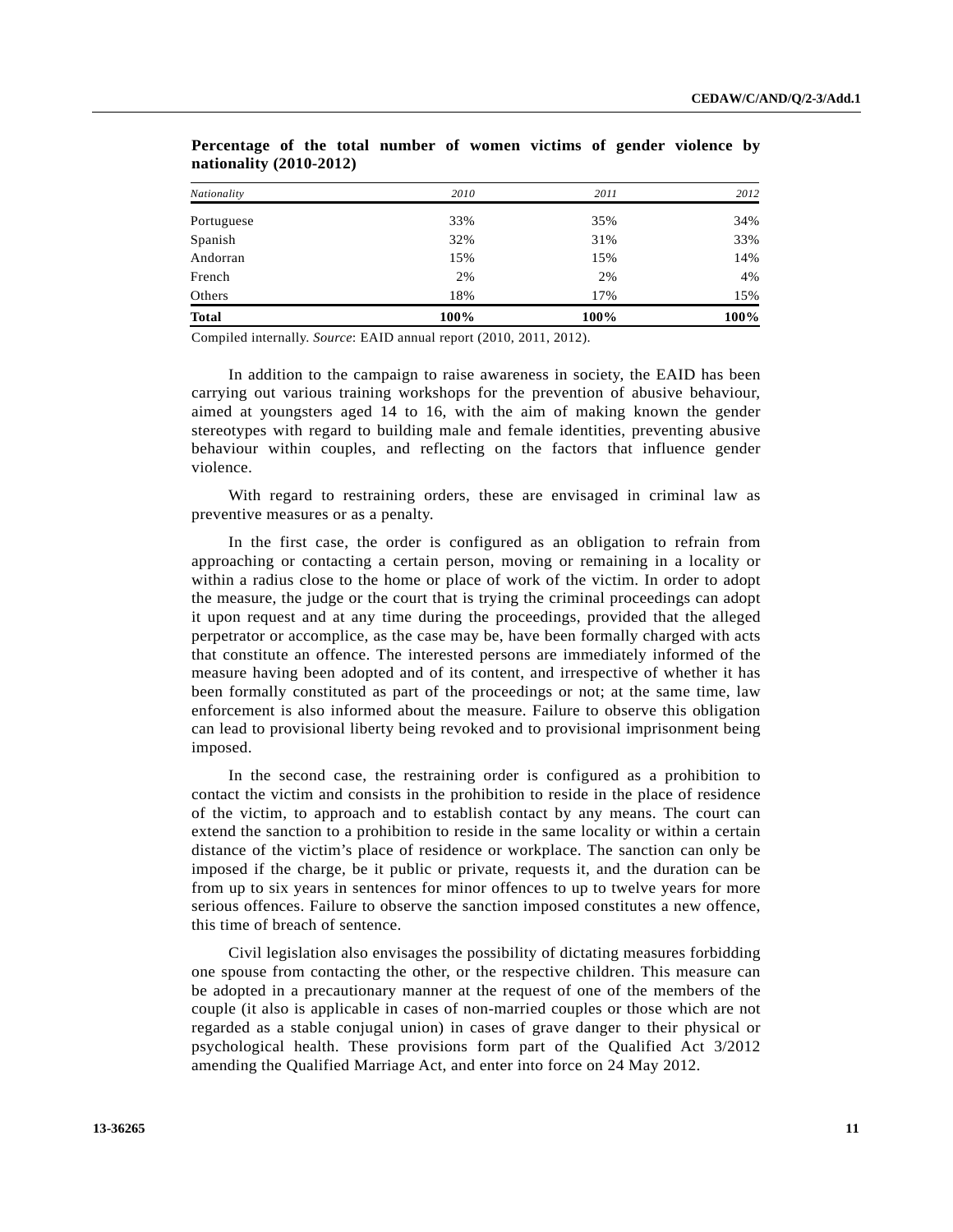The cases of alleged domestic violence in which the victim has been a woman and which have been the subject of a judicial investigation comprise 158 (2008), 159 (2009), 129 (2010), 133 (2011) and 131 (2012).

 The sentences handed down during the same periods numbered 69 (2008), 62 (2009), 55 (2010), 45 (2011) and 45 (2012).

 It should be noted that this data does not include those investigations or sentences for offences committed within the family where the victim is another household member other than the woman (husband, elders or descendants).

**11. Please provide updated information about the mechanisms in place to ensure adequate assistance to women victims of violence, including counselling, legal assistance, social welfare benefits, as well as temporary accommodation facilities for women victims of violence and their children. Please provide further information about the strategic goals and responsibilities of the specialised team within the police (Para. 101) and the results of its activities**.

 The Interdisciplinary Team on Gender Violence (EAID) is tasked with providing assistance and support for victims of gender violence. The EAID consists of five women professionals: a social worker, a community worker (*educadora social*), a lawyer, a psychologist and a community worker [sic], who work together to provide a comprehensive service to victims of gender violence.

 The EAID professionals provide information and assessment on existing social support and resources, and also help with managing these, if necessary. The social assistance provided is aimed at covering basic needs (food and accommodation) and at after-school activities for under-age children.

 In addition, the Ministry of Health and Welfare has four shelters (two rooms in two hotels, a family providing shelter and a support flat) for the purpose of assisting victims of abuse who do not possess sufficient personal and/or family resources to cope with their situation.

With regard to the specialist police team, the police has an offences againstthe-person unit, assigned to the Area of the Criminal Police, which investigates, among others, domestic violence offences. The agents comprising this unit coordinate directly with the EAID. The police also operates a prevention and social guidance service that can treat victims of all kinds. This service includes an external female psychologist, who is not a member of the police.

### **Trafficking and exploitation of prostitution**

**12. The report states in paragraph 131 that the Qualified Act No. 9/2005 of the Criminal Code does not specifically refer to trafficking in women nor does it include a general offence of trafficking in human beings. Please provide data and information on women victims of trafficking for purposes of sexual and labour exploitation, and exploitation of prostitution and on persons, if any, prosecuted and sentenced for committing crimes related to the trafficking and exploitation of prostitution of women. Please indicate the efforts that are being made to encourage reporting by women and to ensure adequate protection, assistance and support to victims. Please also indicate whether the State party envisages amending its Criminal Code and adopting other measures to**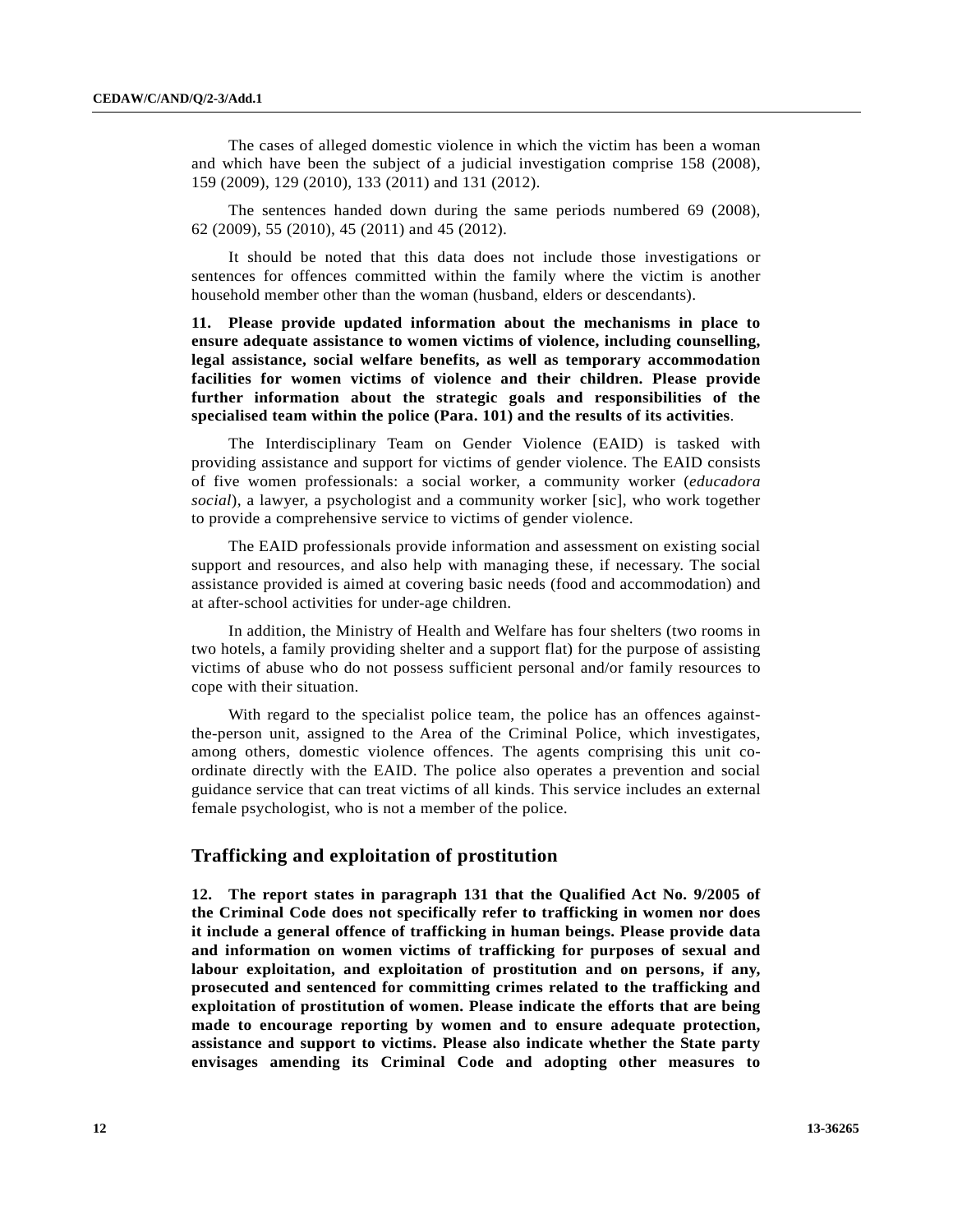### **harmonise its legislation and policies with the Council of Europe Convention on Action against Trafficking in Human Beings, to which Andorra is a party.**

 There has been no case of trafficking of women for the purpose of sexual, labour or prostitution exploitation, for which reason no secondary or tertiary prevention has been carried out. The network of primary healthcare and welfare centres, as well as the women's associations and NGOs such as Caritas and the Red Cross, are particularly watchful with a view to providing information to all women victims of any offence, as well adequate protection and assistance.

 With regard to the Criminal Code of Andorra, this dedicates six articles to the freedom of movement of persons (articles 133 to 138, in chapter one of Title VI, Crimes against Liberty).

 In this respect, despite the fact that Article 252 of the Legislative Decree of 17 December 2008, relating to the publication of the reformed text of the Andorran Criminal Code, defines the offence of trafficking human beings solely for the purpose of their sexual exploitation (with aggravating circumstances, such as the fact that the victim is a minor and that the offence has been committed by a criminal organisation using deceit, violence, intimidation, endangering life, health or integrity of the victims), it is necessary, in accordance with the provisions of the Convention, to make the offence more specific, defining it more broadly with the aim of including all possible activities related to trafficking.

 At present, an Inter-Ministerial Commission has been set up with the aim of making various changes to the Criminal Code of Andorra, based on the commitments deriving from the ratification of various international human rights instruments, under both the Council of Europe and the United Nations. This Inter-Ministerial Commission aims to present a project for a reformed text towards the end of May 2013.

### **Participation in public and political life**

**13. Considering the low representation of women in municipality councils, judicial bodies and in the security and public order sectors (Paras. 137 to 147, 152, 154 and 155), please provide information on any measures taken or envisaged to increase women's representation in local legislative bodies, in the judiciary and the public order sector, including at high level positions**.

 No specific measure has been taken to increase the representation of women in the judicial bodies or in the public sector. The campaigns to raise awareness in society have the indirect aim of resolving this problem through the elimination of gender stereotypes.

 Changes to patterns of behaviour are a social phenomenon that is hard to change in the short term. In this respect, the awareness campaigns and the various workshops aimed at the educational community seek to reverse society's patriarchal behaviour, especially among the young, which is why the results should become apparent in the long term.

 Data on the presence of women in the Public Administration has been presented below.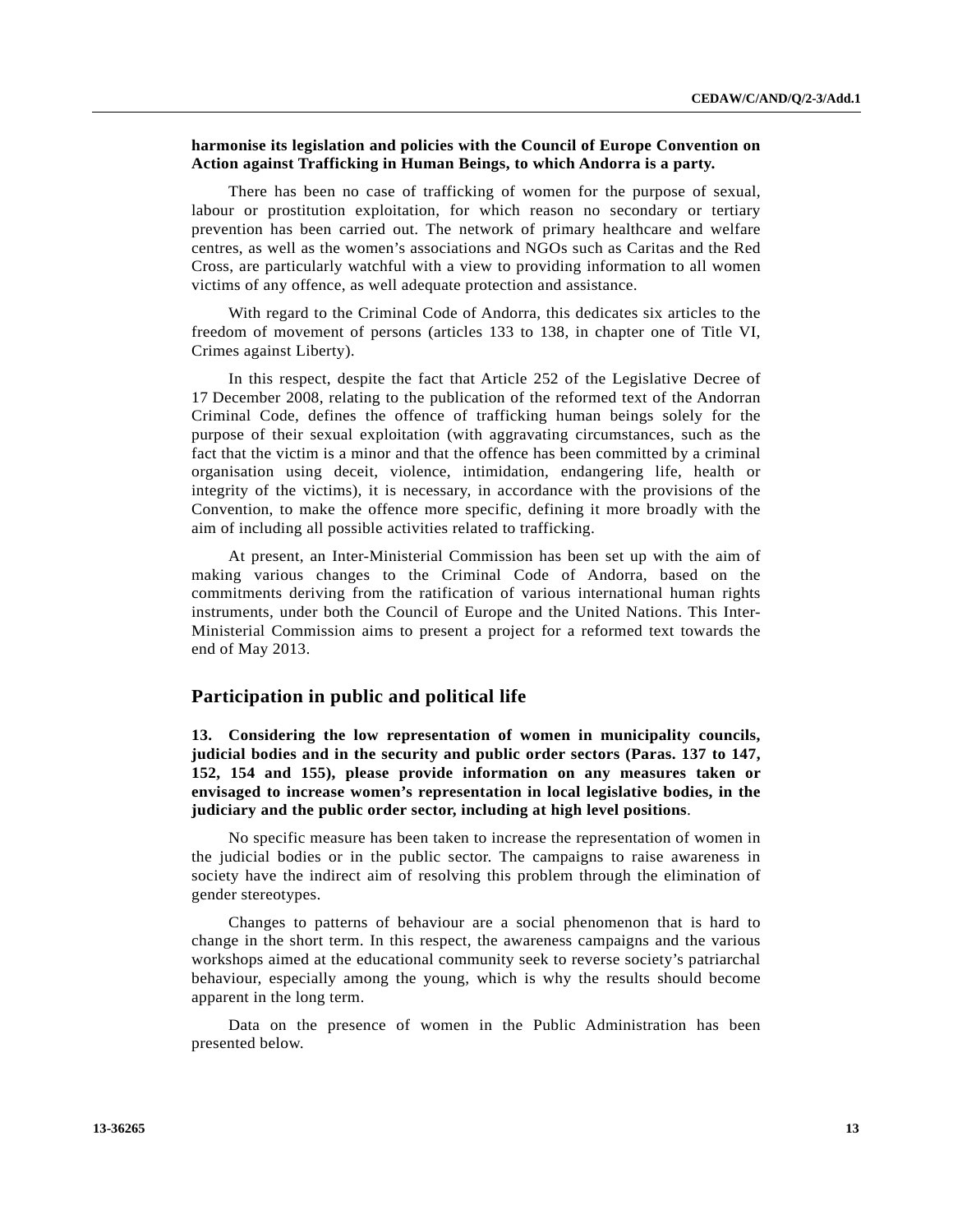|              | 2007  |    | 2008      |     | 2009  |              | 2010  |     | 2011  |     | 2012  |     |
|--------------|-------|----|-----------|-----|-------|--------------|-------|-----|-------|-----|-------|-----|
|              | Women |    | Men Women | Men | Women | Men          | Women | Men | Women | Men | Women | Men |
| Councillors  | 44    | 28 | 44        | 28  | 44    | 28           | 44    | 28  | 26    | 46  | 26    | 46  |
| Mayor        |       |    |           | 6   |       | 6            |       | 6   | 5.    | 4   |       | 4   |
| Deputy mayor |       | 6  |           | h   |       | <sub>6</sub> |       | 6   |       | 6   |       | -6  |

# **1. Total number of elected parish council (***Comuns***) members by gender (2007-2012)**

*Source*: Department of Statistics.

# **2. Total number and percentage of wage-earning parish council (***Comuns***) members by gender (2006-2012)**

|              | 2006  | 2007  | 2008  | 2009  | 2010  | 2011  | 2012  |
|--------------|-------|-------|-------|-------|-------|-------|-------|
| Women        | 803   | 828   | 871   | 900   | 872   | 843   | 818   |
| Men          | 811   | 832   | 859   | 890   | 875   | 870   | 860   |
| <b>Total</b> | 1,614 | 1,660 | 1,730 | 1,790 | 1,747 | 1,713 | 1,678 |
| % Women      | 50    | 50    | 50    | 50    | 50    | 49    | 49    |
| % Men        | 50    | 50    | 50    | 50    | 50    | 51    | 51    |

*Source*: Department of Statistics and Andorran Social Security Fund.

# **3. Total number of wage-earners in the Central Administration by gender (2012)**

|       | 2012  |
|-------|-------|
| Men   | 1,074 |
| Women | 892   |

*Source*: Ministry of Finance and Public Function.

### **4. Total number of men and women in posts of political responsibility (2012)**

|                      | Men | Women |
|----------------------|-----|-------|
| Section heads        | 49  | 20    |
| Directors            | 25  | 25    |
| Secretaries of state | 2   |       |
| Ministers            |     |       |

*Source*: Ministry of Finance and Public Function.

### **5. Composition of judicial career members by gender (2012)**

|                                           | Men | Women         |
|-------------------------------------------|-----|---------------|
| Trial judge                               | 5   |               |
| Deputy Attorney General                   |     | $\mathcal{F}$ |
| Attorney General)                         |     | 0             |
| Magistrates                               | 4   |               |
| Deputy magistrates                        |     |               |
| Members of the Supreme Council of Justice | 5   | $\theta$      |
| President of the Criminal Court           |     | $\theta$      |
| President of the Supreme Court            |     |               |

*Source*: Ministry of Finance and Public Function.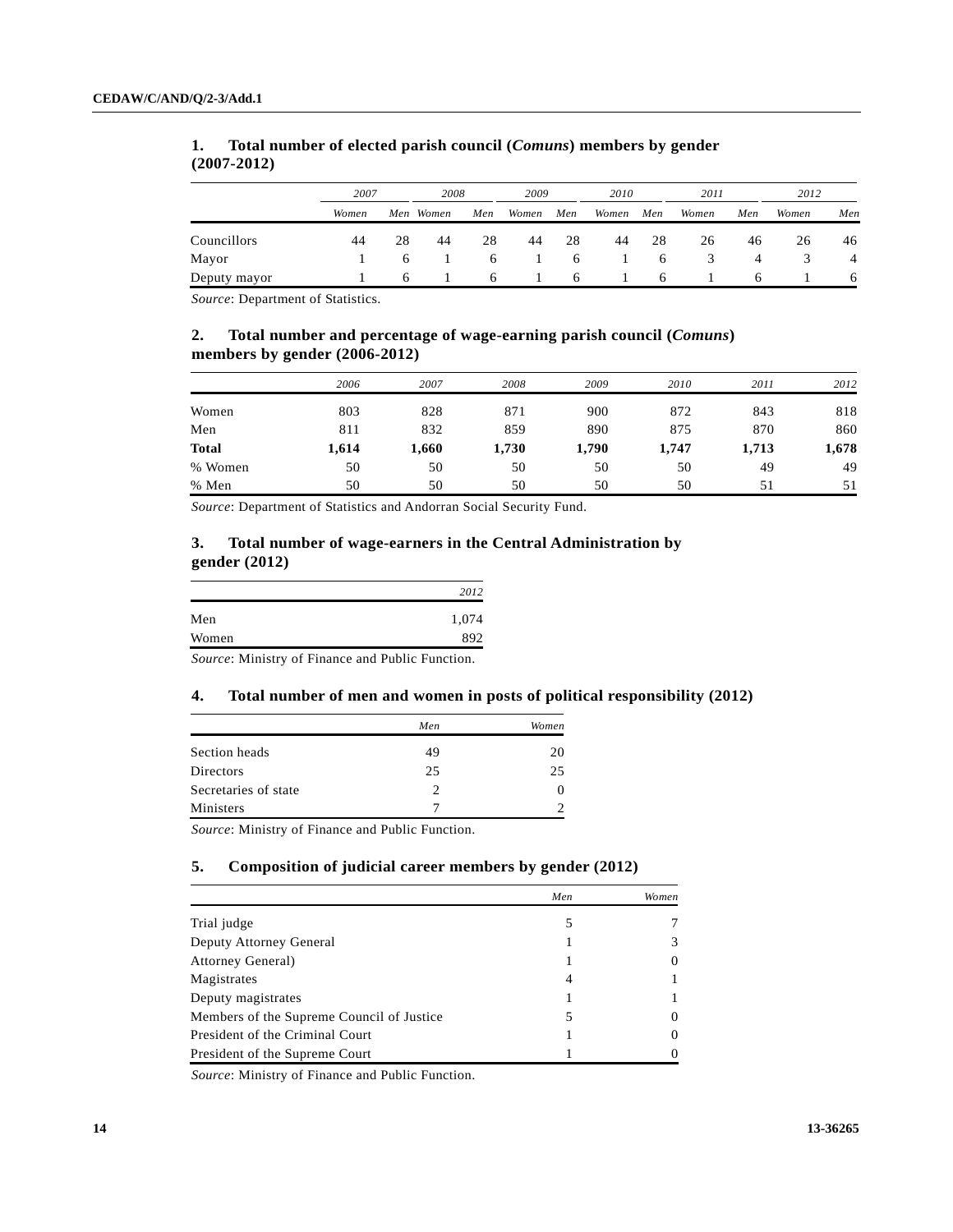# **Education**

**14. The report lacks detailed information on the gender composition of the teaching staff at the higher levels of the education system and of women and men in leadership positions at education institutions. Please provide these data. Please indicate any efforts made to integrate a gender perspective in teachers' initial training, retraining and in-service training programmes. Considering the low enrolment of women in science and mathematics (Para. 210), please provide information on specific measures aimed at increasing the enrolment of women in traditionally male-dominated fields of studies**.

 In the academic year 2012-2013, as in previous ones, women comprise the majority of the teaching or technical educational staff of the Ministry of Education and Youth. Likewise, women occupy the majority of higher level roles and leadership positions. Out of 896 individuals, 744 are women and 152 are men. With regard to the educational personnel and education technicians working at the Ministry of Education and Youth, data disaggregated by sex for 2012 has been presented below:

| <b>Education personnel</b>           | Men | Women |
|--------------------------------------|-----|-------|
| Teachers/Lecturers                   | 82  | 193   |
| Teachers (primary school)            | 44  | 301   |
| Educational psychologists            |     | 15    |
| Specialist technicians               | 4   | 16    |
| School library education technicians |     | 9     |

 With regard to non-teaching staff, who in the case of Andorra are called educational collaborators (*colaboradores educativos*), only 2 out of 159 are men.

 The information about staff in higher level positions in the education system, for the last two academic years (2011 and 2012), is the following:

|                                                                                 | Gender |                |  |  |
|---------------------------------------------------------------------------------|--------|----------------|--|--|
| Higher level roles at Ministry of Education and Youth (Academic year 2011-2012) | Female | Male           |  |  |
| School director                                                                 | 10     | 3              |  |  |
| Head of area in the ministry                                                    | 9      | $\overline{4}$ |  |  |
| Head of studies                                                                 | 14     | $\overline{4}$ |  |  |
| PERMSEA <sup>1</sup> co-ordinator                                               |        | $\Omega$       |  |  |
| Education inspector                                                             |        | $\mathcal{D}$  |  |  |

<sup>1</sup> Strategic Plan for the Renewal and Improvement of the Education System of Andorra.

 As can be seen from the table above, women occupy the majority of the senior posts at the Ministry of Education and Youth. In the last two academic years of 2011-2012 and 2012-2013, the minister of education and youth has been a woman, as have three of the four directors-general of the ministry and the director-general of higher education.

 With regard to the inclusion of gender perspective in the teachers' initial training, retraining and in-service training programmes, to date no specialist training on gender perspective has been carried out, although it is a cross-cutting topic that is included in a variety of training, such as on democracy, human rights or interculturality.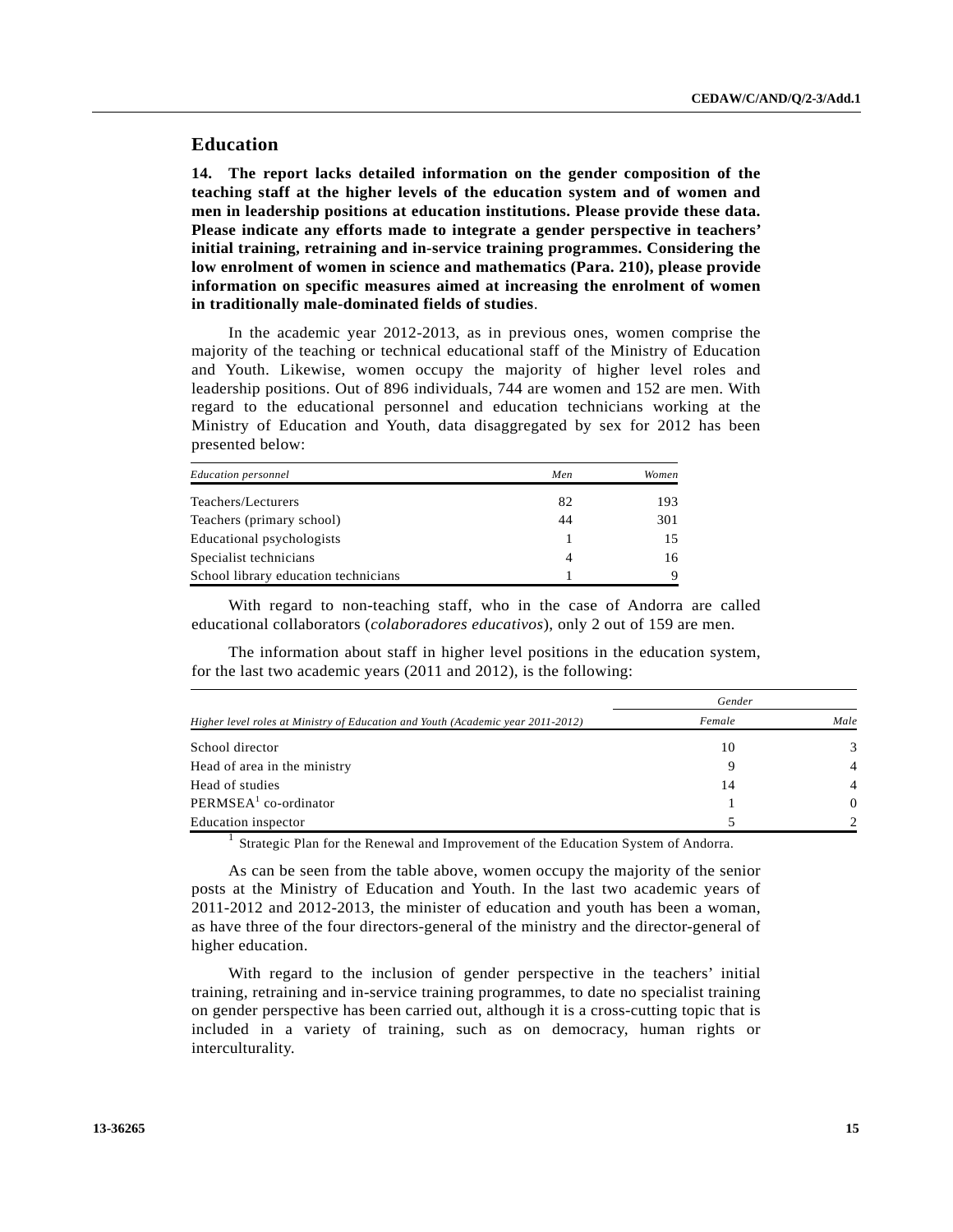With regard to the registration of pupils, the data confirms that while there has been a slight increase in the number of women registering for science studies, they continue to be a minority.

| Number of registrations for science studies |     | 2008-2010 2009-2010 | 2010-2011 2011-2012 |     |
|---------------------------------------------|-----|---------------------|---------------------|-----|
| <b>Boys</b>                                 | 241 | 244                 | 225                 | 252 |
| Girls                                       |     |                     |                     | 80  |
| .                                           |     |                     |                     |     |

*Source*: Survey of the Centre for Sociological Studies (CRES).

 In order to promote science studies among students, the University of Andorra (UDA) has proposed, for the first time this academic year, the participation of schools in the University of Children (*La Universidad dels Infants*) project. This project is directed at pupils aged 11 and 12 and aims to stimulate the spread of science and to break the stereotypes about the inaccessibility of scientific knowledge. The aim is to create a programme that allows the transfer and dissemination of technical knowledge in a clear and attractive manner.

 On the other hand, to commemorate the international day of girls in information and communication technology (ICT), Andorra Telecom (the public telecommunications company) this academic year organised an open day aimed at promoting studies relating to engineering and telecommunications among girls. Girls in secondary education throughout the country took part in this open day, exchanging information and experience with the female engineers who work at this public telecommunications company.

 Lastly, it needs to be mentioned that each school organises career days aimed at secondary and baccalaureate pupils at which, together with professionals and companies in the country, information is provided on different studies and professional career exits, including science options.

**15. According to paragraphs 211 and 212 of the report, the State party designed a programme to promote integrated education for girls with disabilities. Please provide updated data on girls and women with disabilities who have been beneficiaries of integrated education and indicate steps taken by the State party towards ensuring that principles of inclusive education, in line with the human rights perspective, are applied in its education programmes**.

 The Ministry of Education and Youth, as envisaged under Article 8 of the Organic Education Act, works on the principle of inclusive education for all pupils with functional diversity, be they boys or girls, in the country's public schools, and this includes pupils of both genders. All pupils with special needs arising from a disability have the same rights. This is monitored on an individual basis.

 The National Commission for the Evaluation of Disabilities (CONAVA) is a professional body that evaluates and establishes the degree of disability of minors. All under-age pupils who reach a degree of disability above 33% receive specialist assistance and support at ordinary schools or, in very specific cases (approximately 8%), at a specialised school.

 After a pupil has been evaluated by CONAVA, the family chooses the school at which it wishes to enrol its child from among the three education systems in the country: Andorran, French or Spanish.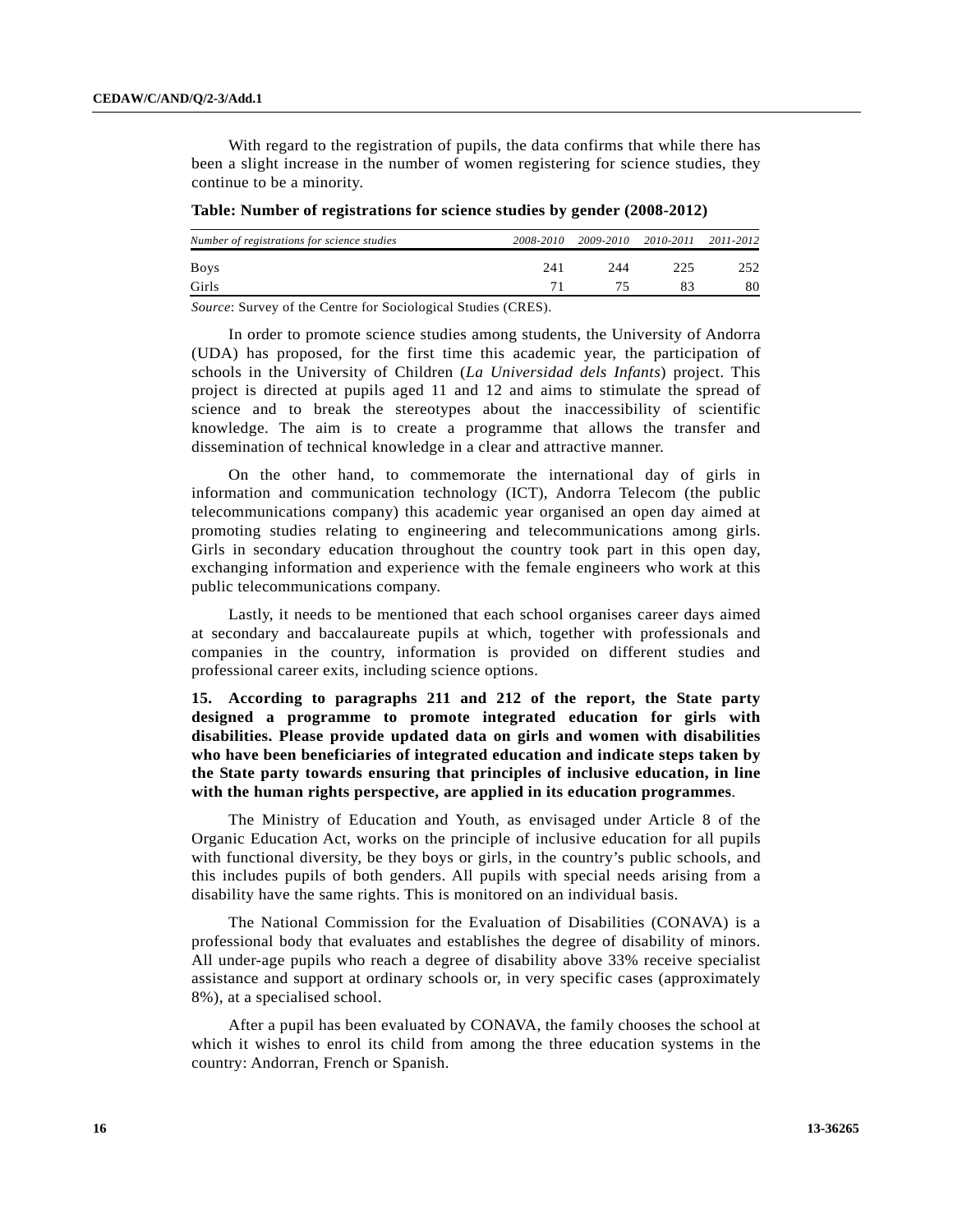Once enrolled at the school, it is the school, with the advice of the support specialists (psychologist, educational psychologist, specialist teachers), which requests from the Schooling Commission, which is answerable to the Ministry of Education and Youth, the specific assistance and support required for each pupil (such as special materials, involvement of specialist educators or auxiliary staff). This allows the specific needs of the pupil to be met in a normal environment.

 The Schooling Commissions meet once a term with the aim of monitoring the progress of each pupil and to re-assess, if necessary, the assistance provided.

| Year    | Programme Progrés* | Programme EDES** | Total pupils (male and female) |
|---------|--------------------|------------------|--------------------------------|
| 2009-10 | 104 pupils $(m)$   | 9 pupils $(m)$   | 113 pupils $(m)$               |
|         | 49 pupils $(f)$    | $5$ pupils $(f)$ | 54 pupils $(f)$                |
| 2010-11 | $126$ pupils $(m)$ | 9 pupils $(m)$   | $135$ pupils $(m)$             |
|         | 52 pupils $(f)$    | 4 pupils (f)     | 56 pupils $(f)$                |
| 2011-12 | $130$ pupils $(m)$ | 9 pupils $(m)$   | 139 pupils $(m)$               |
|         | 55 pupils $(f)$    | 4 pupils (f)     | 59 pupils $(f)$                |
| 2012-13 | 126 pupils $(m)$   | 11 pupils $(m)$  | 137 pupils $(m)$               |
|         | 55 pupils $(f)$    | 6 pupils $(f)$   | $61$ pupils $(f)$              |

 The data disaggregated by sex for pupils benefiting from the programmes in 2009-2012 is the following:

\* Programa Progrés (Progress Programme): A programme aimed at pupils with special educational needs resulting from disability who attend ordinary schools.

\*\* Programa de Educación Especial (Special Education Programme): A programme aimed at pupils with special educational needs resulting from a serious disability who need intensive assistance and a more protected environment, and who attend a special education centre. There is one such centre in Andorra, the Escuela Especializada Nostra Senyora de Meritxell (Nostra Senyora de Meritxell Special School – EENSM), with which the Government of Andorra signed a co-operation agreement on 2 May 2002. On 26 March 2013, the Government of Andorra approved a new co-operation agreement between the government, the EENSM and the Andorran Social Security Fund (CASS).

 The Government of Andorra practices a policy aimed at ensuring that persons with disabilities enjoy their full rights and have available services that allow them to exercise the equality of opportunities. To fulfil this objective, legal provisions have steadily been created that have made it possible to establish actions aimed at prevention, education, early assistance, rehabilitation, as well as at social and labour insertion. This legal framework, which has as its objective to ensure equality of opportunities, has followed the guidance provided by the conventions and resolutions of the Council of Europe and United Nations.

 The Organic Education Act of 1993 sets out that the assistance for pupils with special education needs shall be guided by the principle of integration, and that they are entitled to receive school and occupational guidance, as well as to receive the support necessary to compensate for possible deficiencies of the family, economic, social and cultural kind. The law recognises the right to equal opportunities of persons with disabilities in terms of access to education and establishes the basic principles for their schooling.

 The decree on the regulation of schooling for pupils with disabilities in public institutions of ordinary education of 2008, states that the school must ensure the support measures necessary to reduce the barriers to learning and to ensure the full participation of pupils with disabilities in the education community.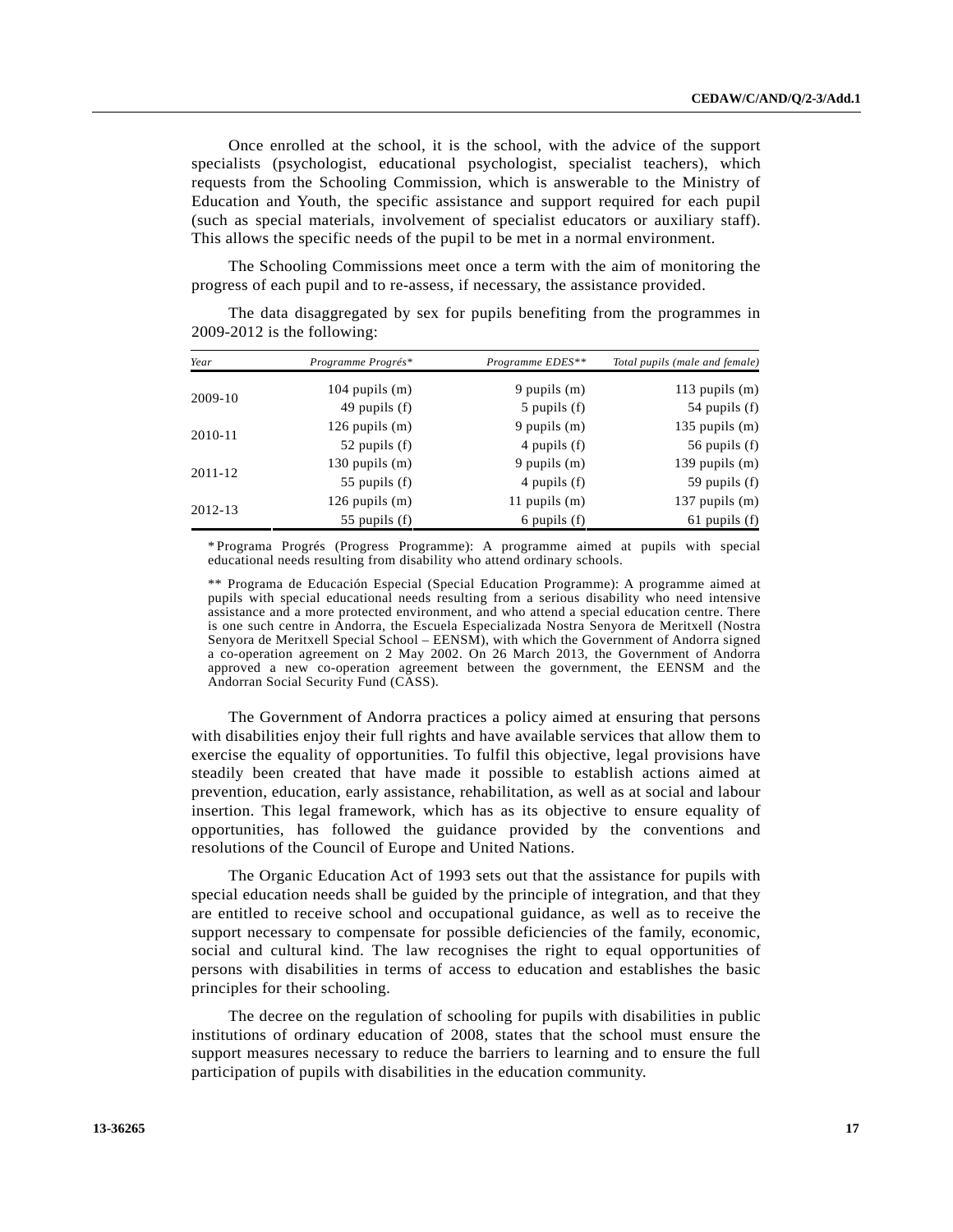The Ministry of Education and Youth follows the principles that govern inclusive education with the aim of educating pupils within the framework of ordinary education whenever possible. Acting within the ordinary education framework involves providing appropriate education services and programmes that are stimulating and suitable for the capabilities and needs of the pupils.

 On the other hand, the Study Support Act of 2002 sets forth that all pupils with special needs of pre-compulsory (schooling from 3 to 6 years) and compulsory (schooling from 6 to 16 years) education levels are entitled to free schooling.

### **Employment**

**16. Please provide updated information on the gender pay gap in the State party (Para. 230) and any measures taken to incorporate in the State party's legislation the principle of equal pay for work of equal value and to address the wide gender pay gap. Please indicate whether the State party has adopted measures to monitor salaries in the private sector. Please provide information on any measures taken by the State party to address occupational segregation (Para. 232) in the public and private sectors and to promote women's access to decision-making positions. Further to the information in the State party's report (Para. 50) on the Employment Contracts Act No. 8/2003, prohibiting any form of discrimination by the employer, please provide examples of cases where sanctions were imposed on employers for violation of women's rights to nondiscrimination. Please also elaborate on the capacity of the network of childcare centres mentioned in paragraph 241, as well as the accessibility and affordability of the centres to women, in particular single mothers.** 

 In 2009, the Labour Relations Code entered into force, which develops throughout its text the constitutional principles of equality and non-discrimination, establishing explicit measures with the aim of safeguarding the effective application of the principle of equality in all stages of occupational life, avoiding direct or indirect discrimination and prohibiting any abuse of right, anti-social behaviour or discrimination on the grounds of birth, race, sex, sexual orientation, origin, religion, opinion or any other personal or social condition, as well as trade union affiliation or the lack thereof.

 The business owner and the worker are obliged to act in good faith in fulfilling a contract. The business owner and the worker are obliged to avoid any kind of abuse of right or anti-social or discriminatory behaviour. The principle of good faith ensures that it is not possible to evade directly or indirectly the prohibition of any abuse of right, anti-social behaviour or discrimination.

 The principles envisaged in the Code are imperative and, save where the regulation itself states it to the contrary, they constitute inalienable minimums which employers and workers are obliged to fulfil. Where these inalienable rights coincide with fundamental rights, that is, those recognised by the Constitution (as is the case of the right to equality and to non-discrimination), the character of mandatory law of the labour regulations becomes absolute.

 The principle "in dubio pro operario" is recognised in the Code. It also envisages explicitly that any discriminatory act is just cause for the worker to cease work, without the need to give advance notice in any form of contract. It also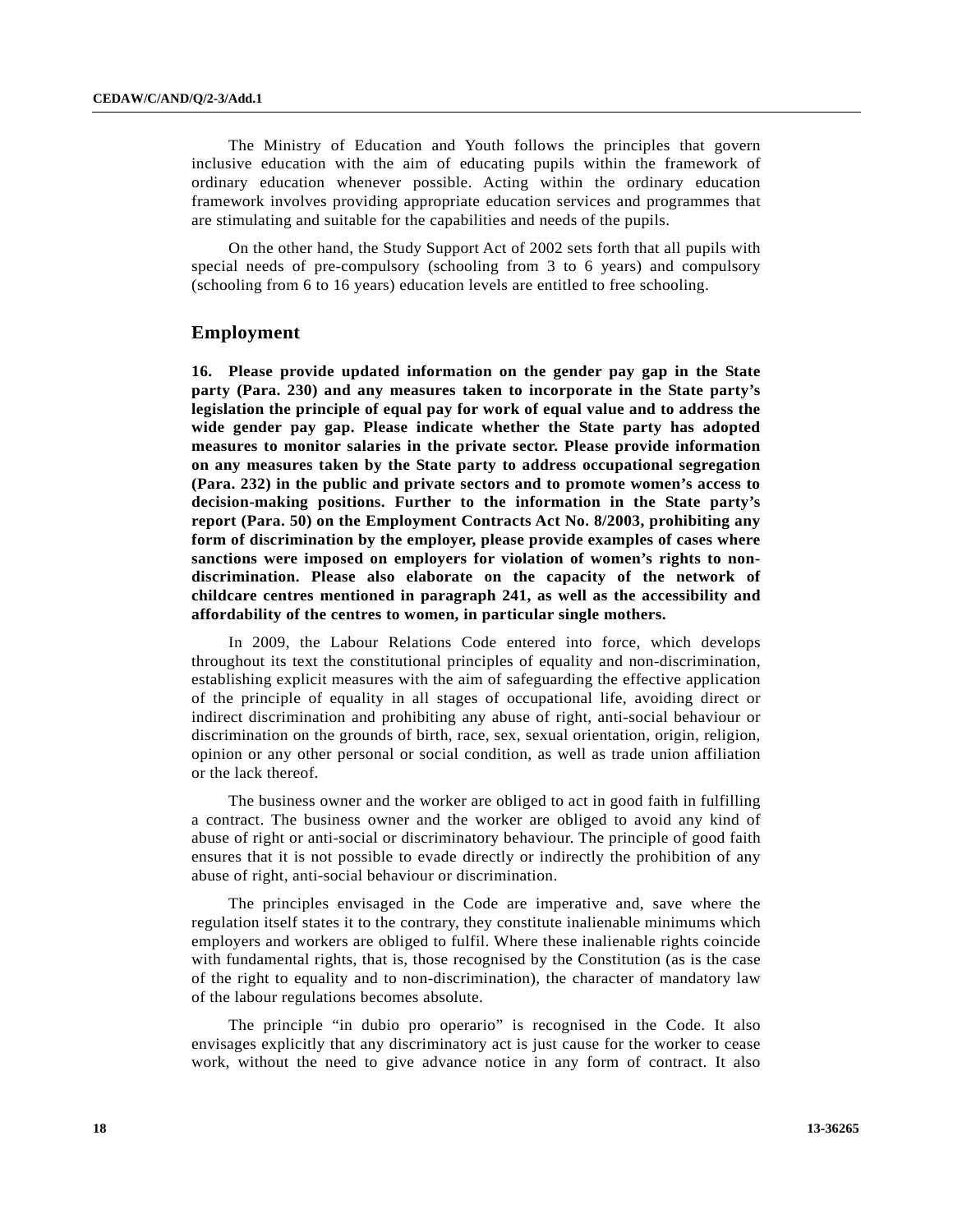foresees that the concurrence of the just cause of the worker ceasing work as a result of a discriminatory act, gives him or her the right to appeal to the competent jurisdiction and to opt for compensation equivalent to that of dismissal without cause, or to demand reinstatement in the business, along with redress for the discriminatory act or compensation for making good the loss suffered, which is set by the competent jurisdiction without there being any upper limit.

 The labour regulations govern the minimum conditions of pay that affect women and men equally: such as the guarantee of a minimum wage, compensation for overtime and increase of wages for night work. As a result, the law guarantees for every man or woman wage-earner the minimum rights that the labour regulation considers imperative and inalienable, and the control and oversight of which has been entrusted to the Labour Inspectorate.

 Equal pay for work of equal value and equal treatment in the valuation of quality of work are guaranteed through the principle of non-discrimination proclaimed by the law and the principle of the nullity of pacts that imply discrimination, with the aim of ensuring the effective application of the law.

 Beyond the imperative character of the labour regulations, a social reality exists which the legislator intends to correct by means of a series of measures to effectively ensure the right to equality. In effect, the differences in overall pay that might exist between that earned by men and that earned by women in practice are due to the greater availability of a man to dedicate himself in full to his professional life and to the limitations suffered by the woman, taking into account her family responsibilities as allocated to her by society and which she has assumed almost exclusively.

 Even though, theoretically, the family responsibilities are the same for men and women, as well as the difficulties in balancing work and family life, in reality they affect women to a greater extent, considering the social model of the division of labour that entails a double working day for women: their professional occupation and their occupation as housewives. This actual burden of work means unequal competition between men and women in the job market beyond the recognition of their formal equality as recognised by the law without exceptions.

 The legislation envisages, with the exception of the six weeks after giving birth which the mother needs to recover, the possibility for both the father and the mother, without distinction, to request maternity leave after the six weeks following birth; adoption leave during all or part of the period; unpaid leave of absence for the birth, adoption of a child or family placement; paid feeding breaks for infants of two hours during the nine months after birth; or the paternity leave of two weeks that the father can choose in cases of birth or adoption of a child.

 In 2004, the Government approved the regulations governing the national classification of labour occupations of Andorra. The regulations establish a classification of all the labour occupations for workers, without distinction, and allow a unique and common definition in the process of labour hiring. It permits statistics to be drawn up for job offers and to compare statistics of occupations and salaries. In 2002, the Employment Service was established, answering to the Department of Labour, for the purpose of centralising data and obtaining useful information in order to determine the Government's general policy with regard to labour and immigration. The Employment Service guarantees a public service, free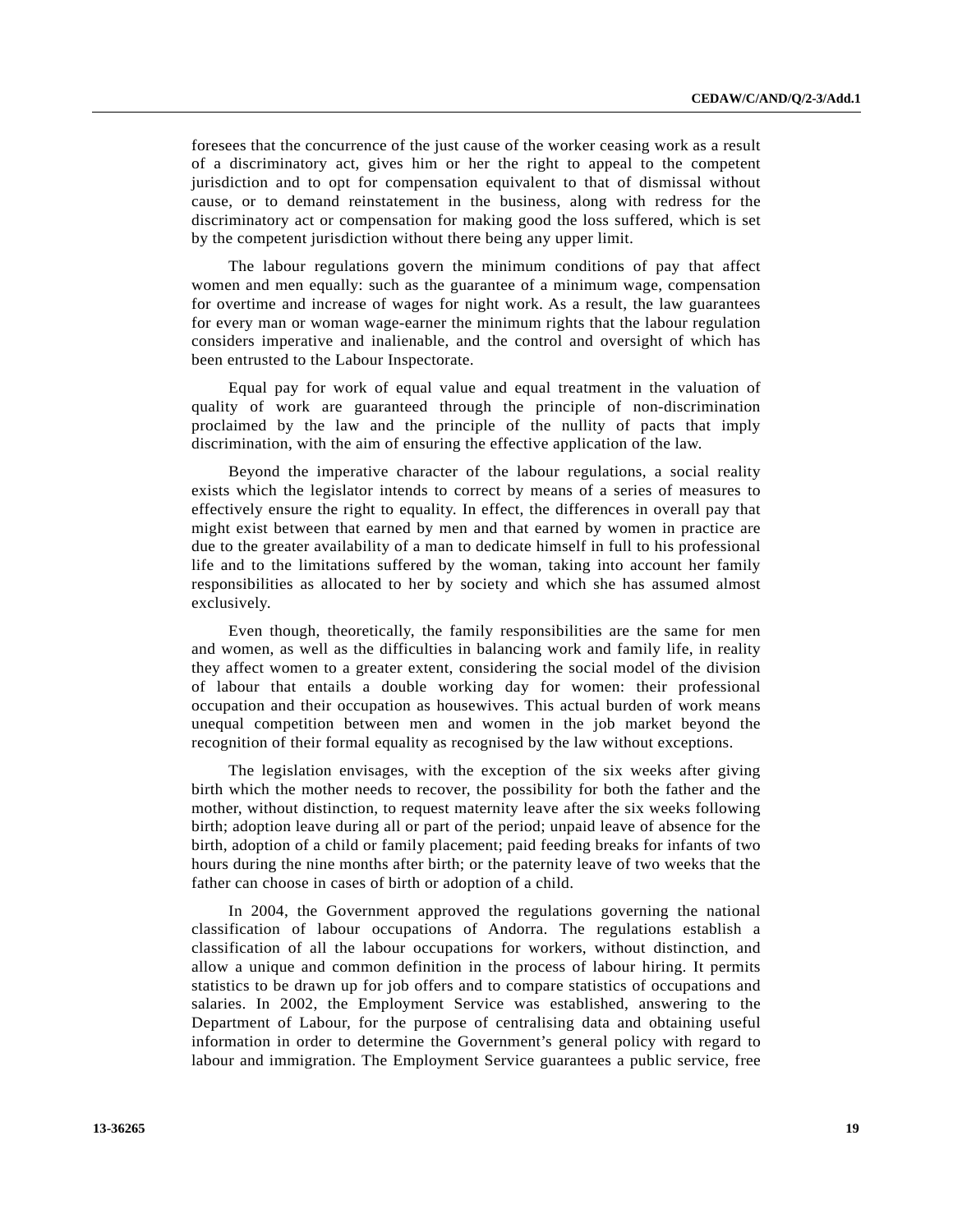and open, in accordance with the principle of equality and non-discrimination, for all citizens able to work according to the legislation in force: those aged over 16, Andorrans, resident foreigners, or foreigners with frontier work permits, who are unemployed or who are looking to improve their conditions in a job other than that in which they are employed.

 The Government's Department of Statistics was created in 2007, in order to improve the statistics on salaries and, in general, all statistics on the labour market, by means of improving and broadening the fields of data collection based on the contributions to the Andorran Social Security Fund (CASS) and a broadening of the sample of the statistics resulting from the Labour Force Survey (LFS).

 The Government, in addition to setting the minimum inter-professional wage, sets the base salaries for each professional category in the regulations which regulate the general immigration quotas. The aim is to carry out coherent policies in the area of employment and immigration so as to regulate the internal job market and, at the same time, ensuring wage equality for the same occupational category without discrimination.

 The existing body of law (Civil Service Act of 2000, application regulations and bilateral agreements with Spain, France and Portugal 2001 and 2007 [sic]) establishes the procedures to cover positions and the mobility of civil service personnel, always with absolute respect for the principle of equality between men and women.

 With regard to discrimination at work, in addition to the legal framework outlined above, it should be noted that in relation to the system of occupational classification and occupational category of workers, the Labour Relations Code regulates the employment contract and the occupational categories, always on the basis of the principle of equality.

 However, there is a social reality that cannot be avoided, given that there are specific occupational activities in certain sectors (construction, industry, repair shops) that traditionally have been and continue to be carried out by men. There are also professions and occupations that socially have been considered female. Even though there can be multiple reasons for this (such as custom or physical condition), it is a fact that in certain occupations, probably, the fact weighs that men continue to enjoy a greater availability as has been explained above.

 Aware of the problem, the legislator has envisaged the measures described above to promote the change of social customs and enable an equitable distribution of family responsibilities.

 For now it has not been necessary to take measures at the legislative level, given that the access of women to senior positions and positions of responsibility, both in the public and private sectors, has taken place as a normal and gradual process.

 Two texts of two verdicts relating to cases in which penalties were imposed on employers for violating women's right to non-discrimination have been presented below.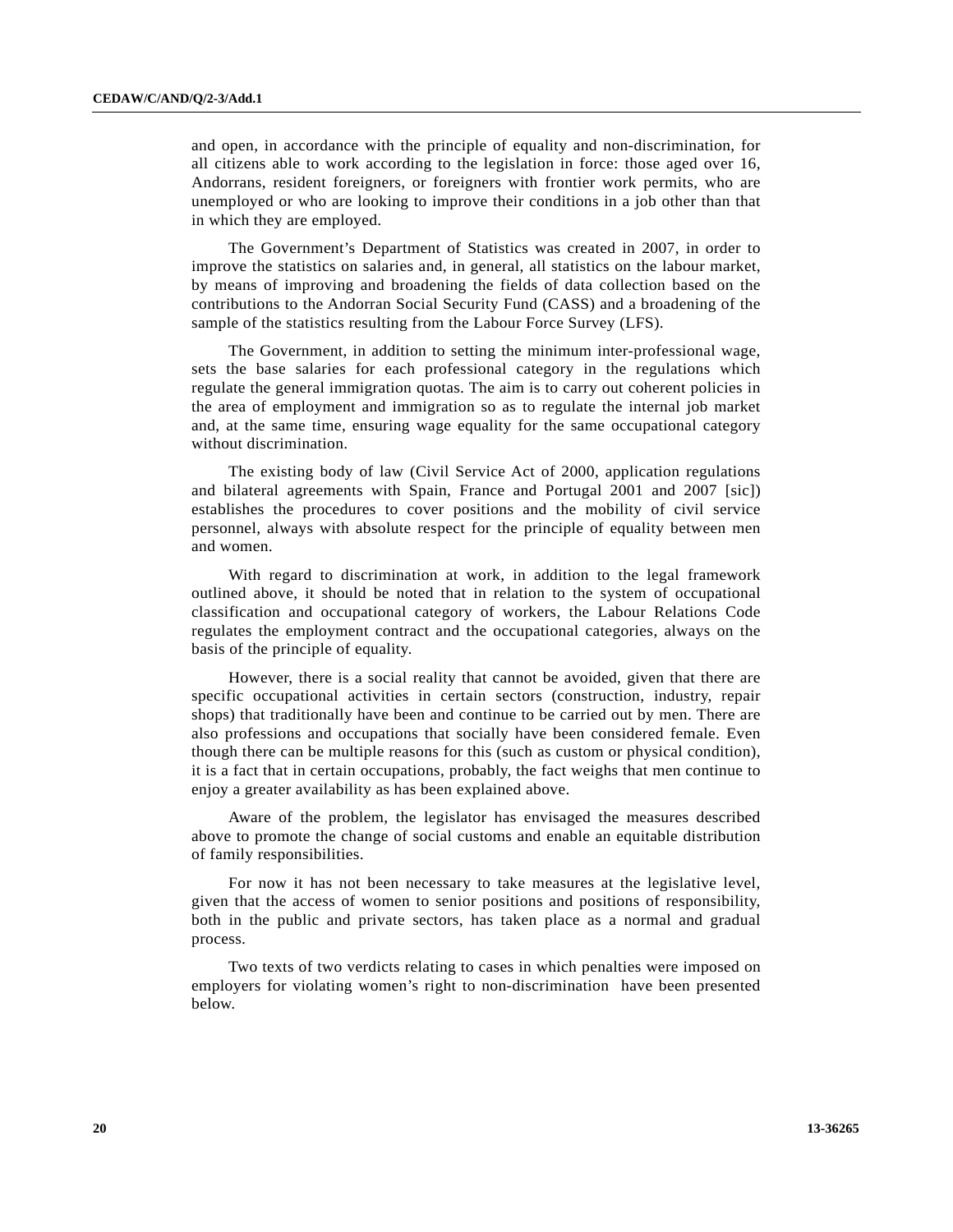1. Verdict of the Supreme Court of Justice – Civil court – No. TSJC-359/07 of 27 March 2008

 $V, \mathcal{L}(\ldots)$  an employer must never abuse his right and use it to humiliate or harm an employee for personal reasons. In the case at bar, the prohibition of Ms… to have coffee and to talk to other employees, constitutes, in addition to a clear abuse of power, an arbitrary and discriminatory measure that cannot be tolerated. The act of suddenly altering the schedule of weekly rest days also constitutes an abuse of direction power and an arbitrary and discriminatory measure (…). The sum of all these acts that violate the principles of equality of treatment, prohibition of arbitrariness and of discrimination, as envisaged under Article 55 of the Employment Contract Act, has had as a consequence the creation of an environment of harassment for Ms…, gravely humiliating and offensive to her dignity as a person, thus justifying her ceasing work".

2. Administrative ruling

 Ruling dictated by the minister of justice and the interior within the framework of the disciplinary proceedings initiated by the Labour Inspectorate, No. SIT-J13/12. The ruling imposed:

 $\left(\dots\right)$  C) A penalty of  $\bigoplus$ ,001 for a serious violation, in the minimum degree, as envisaged in Article 159, Section 3, for the unilateral decisions of the administrative owner of the business, which implied discrimination with regard to the working conditions of Ms T. by means of the changes, without grounds, of the conditions of working hours, weekly rest and place of work, with disregard of the minimum periods and of the causes thereof, which, everything indicates, had their origin in the pregnancy of Ms T. and the impossibility of quickly achieving her dismissal without cause in the middle of December 2011."

 With regard to the accessibility and affordability of the childcare centres, at present the network of nurseries and home child-minders extends to nine population centres in the seven parishes (municipalities) of the country. All have vacancies to meet new demand, there being no waiting lists.

 It is noted that, should waiting lists exist, single-parent families are given priority of access. Furthermore, the costs of the service are fully subsidised for single-parent families in need.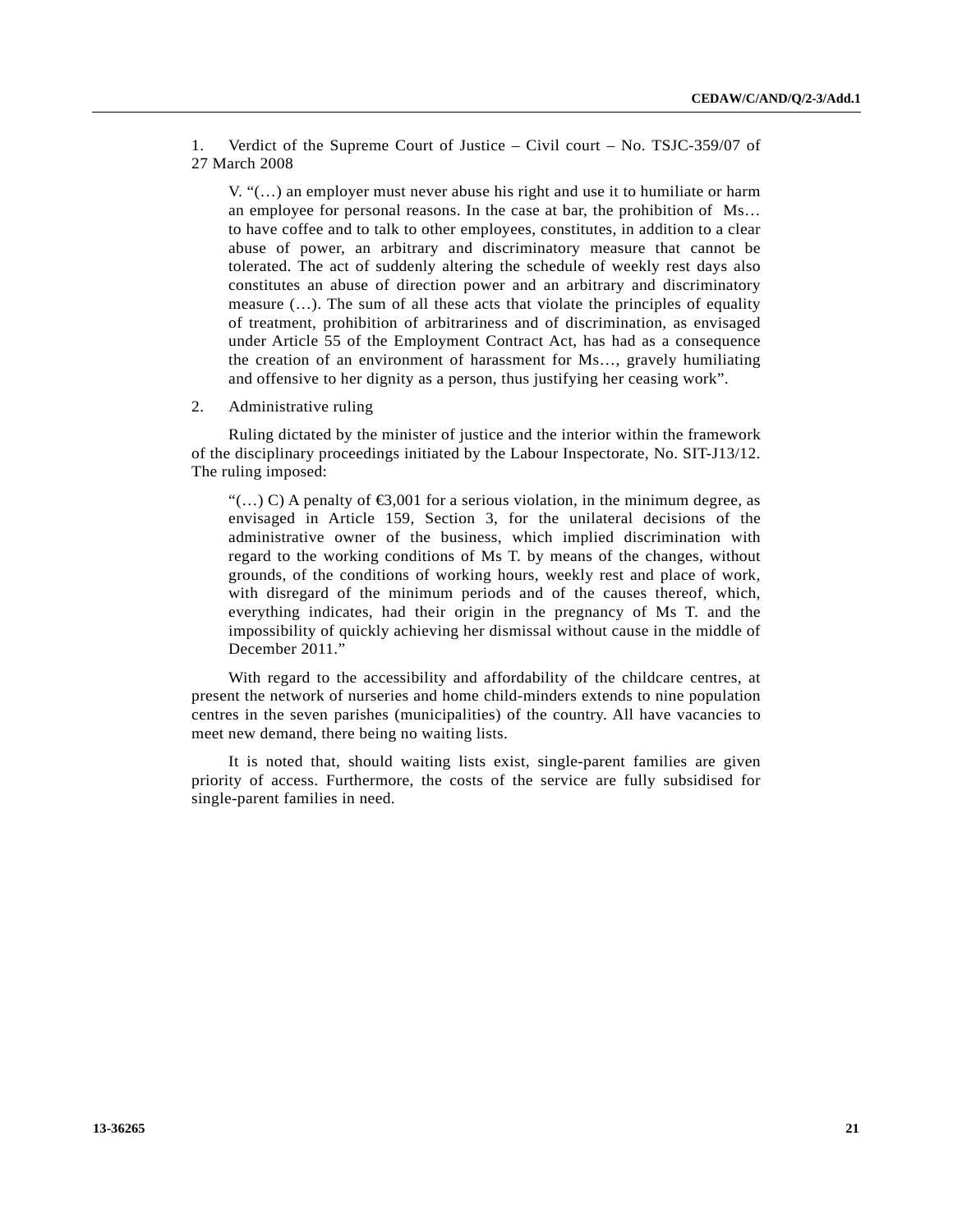# **Health**

**17. Please provide information on measures adopted in the context of the Public Health Act to ensure girls' and women's access to sexual and reproductive health-care information and services, including through accessible information to women with disabilities. The report indicates that the penalties in the case of abortion were reduced (Para. 65). Please provide more information on this revision of penalties and indicate whether the State party has taken any steps towards decriminalizing abortion, at least in cases of rape and to preserve the health of the mother. Please provide information on the number of death and health-related complications due to illegal and unsafe abortion**.

 Every year the programme of the subject of natural sciences in the compulsory secondary education includes 4 credits for Health Education, which all pupils in Andorra between the age of 12 and 16 receive. These credits include, among other topics, training on sexual and reproductive health, as well as the fight against gender stereotypes that do not respect women.

 Also, the basic healthcare and welfare service system infrastructure (10 centres in the 7 parishes – municipalities) includes in its programmes the *Consulta Joven*, aimed in particular at looking after the overall health of young people.

 With regard to abortion, in 2005 the Organic Act 9/2005, of 21 June, of the Criminal Code was approved. The offence of abortion without a woman's consent is penalised with a prison sentence of four to ten years, plus the penalty of disqualification from practicing the corresponding healthcare profession. The offence of abortion with consent is punished, with regard to the participating subject other than the woman, with a prison sentence of between three months and three years, as well as the corresponding penalty of disqualification, and, lastly, the offence of abortion practiced by the woman herself or to which she gives consent is punished by imprisonment. It is highlighted that with regard to this last action, the attempt is not punishable, as opposed to what is the case with the other actions mentioned above. It also needs to be taken into consideration that, in accordance with the content of the penalty of imprisonment, this can in no case exceed six months. The 2005 reform of the Criminal Code resulted in a significant reduction of the penalties envisaged for a woman who consents to abortion, whether it is carried out by her or not.

 Subsequent legislative reforms have had no impact on the classification of the offence of abortion, or on the actions described above, or on the punishment envisaged for each action.

 With regard to the last point, it is noted that on 18 April 2013, the *Consell General* (Andorran parliament) voted to reject a white paper aimed at amending the Criminal Code, specifically to decriminalise abortion with consent, both for the person practicing it and for the woman herself, in cases of a threat to the life or health of the mother and in cases of offences relating to genetics and human reproduction or against sexual freedom, or in cases of grave anomalies or malformations of the foetus.

 The Government of Andorra issued, as stipulated by article 103.2 of the regulations of the *Consell General*, its opinion, which has been included below: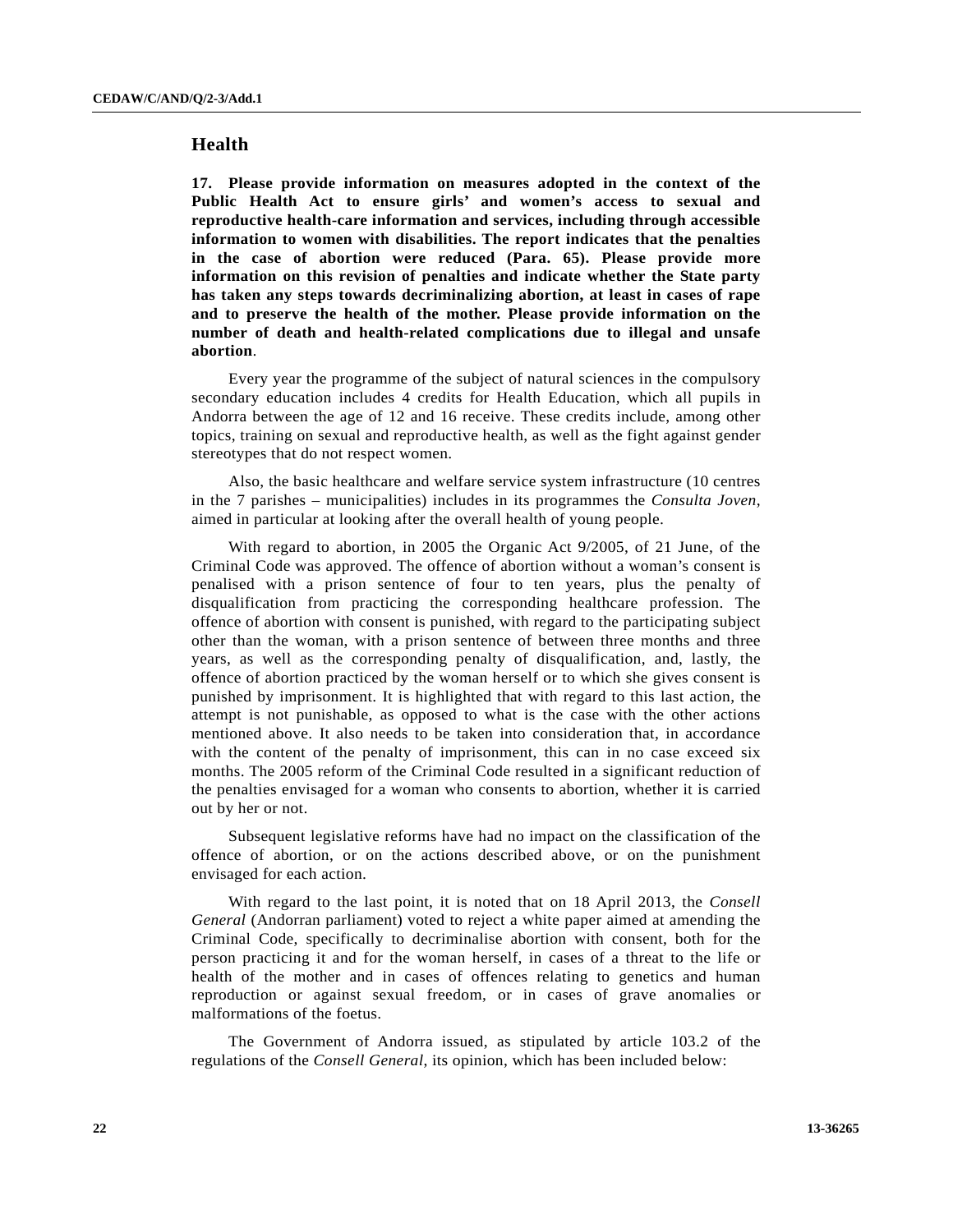"… Beyond the motives for the white paper at issue here, reasonable doubts arise with regard to adapting it to the current constitutional framework, in particular with regard to Article 8.1 of the Constitution ("The Constitution recognises the right to life and fully protects it in its different phases"). Not the Government, but the Constitutional Court must rule whether or not the white paper adapts, and to what degree, to the constitutional requirements, even though the Government notes that the Andorran Constitution is much more explicit and detailed than other constitutions when defining the full protection of the right to life in all its phases.

 If this white paper were to continue its course through parliament, it would be necessary to take into account these possible indications of unconstitutionality and to always be aware that by virtue of the principle of legal hierarchy it would not be possible to pretend to modify the constitution by means of an organic law.

 The Government in part shares the motivation of the white paper and, above all, understands and respects the disquiet among a large part of society with regard to this issue. However, beyond this motivation and the question of the white paper's constitutionality, the Government cannot provide its support for a legal text before the potential risk – a risk that everyone who bears a political responsibility should bear in mind – of possibly causing a greater institutional crisis.

 From the records bearing witness to the constitutional process it can be gathered that the will of the constituent was to provide maximum possible cover to the right to life, because to do otherwise would constitute "an insurmountable conflict between the condition of Bishop and that of Co-Prince". That is how it was formulated by one of the parties of the tripartite commission and that is how it was accepted by the other two parties. The final objective was a compromise of a clearly institutional nature.

 As has been mentioned above, it is not for the Government or the *Consell General* to determine in the last instance whether or not this white paper adapts to the constitutional framework. However, the Executive cannot pretend not to be aware of the responsibility and the institutional and political implications that a reform of this nature would have, and nor ought the Legislative pretend not to be aware thereof. A partial decriminalisation of abortion with consent could lead to (and the records of the constitutional process indicate that it is so) a repercussion of first magnitude in the institutional structure of Andorra, specifically in the figure of the Co-Princes as joint and undivided Head of State.

 Therefore, before a possible reform of this nature, it is necessary always to ponder the legitimate aspirations expressed in the summary of grounds of the white paper and the institutional implications that such a reform would bring with it. Reform processes such as this one always require global reflection and under no circumstances can they be treated in an isolated manner, refusing to see the ultimate implications of such a reform. For all these reasons, the Government believes that a reform of this nature would need to be carried out taking into account the historical and social evolution of the Principality of Andorra and the respect for its institutional structure…"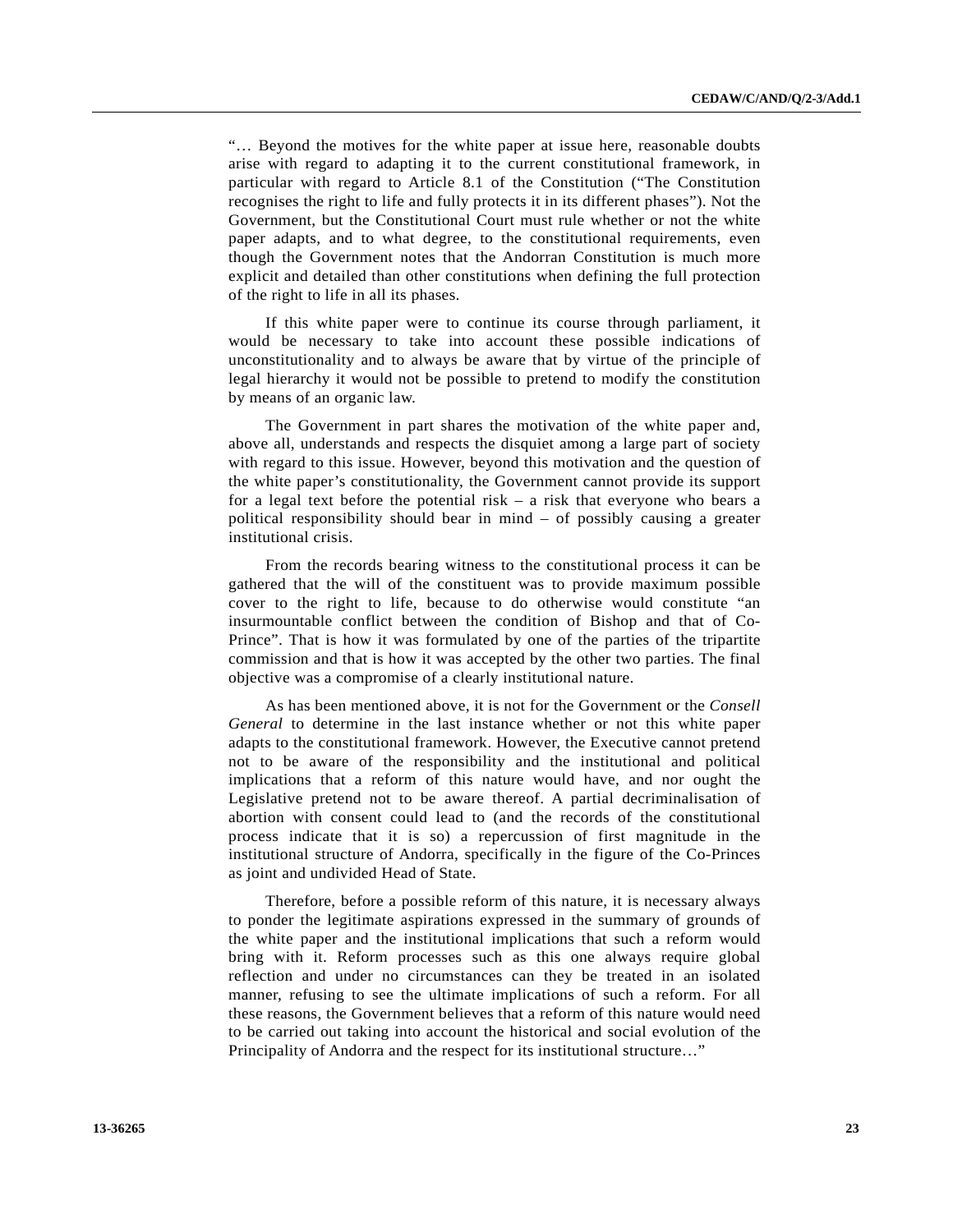With regard to the number of deaths and health-related complications due to illegal and unsafe abortions, it is noted that no such cases have taken place in the country.

### **Migrant women**

**18. The report makes no mention of the situation of migrant women. Please provide information on the situation of migrant women, in particular those working in the tourist industry and as domestic workers and indicate legal provisions and measures in place to protect migrant women at risk of sexual exploitation, as well as to protect migrant women against forced labour and to ensure their access to labour rights and social security**.

 The Criminal Code of Andorra includes in its Title XIII (Offences against the rights of workers) four articles (249 to 252) against degrading and dangerous labour conditions, abusive labour conditions and the trafficking of persons for their sexual exploitation. They protect any kind of immigrant person, irrespective of gender or nationality, from sexual exploitation or forced labour. Furthermore, the labour rights of every person are guaranteed, in the first place, through the Constitution of Andorra, and the Labour Relations Code of 18 December 2008. Registration with the Andorran Social Security Fund is compulsory for any worker who wishes to perform his or her professional activities in the country.

### **Women with disabilities**

**19. In light of the Rights of Disabled Persons Act "***Llei de Garantia dels drets de les persones amb discapacitat***" adopted by the parliament on 17 October 2002 (Paras. 63, 76 and 78), please provide updated information on the number of women with disabilities who have benefited from the income support allowance, as well as on their access to health care, education, housing and employment, and on the main barriers that prevent women with disabilities from enjoying these rights**.

 At present, 53 men and 51 women with disabilities benefit from income support allowance. This is set with reference to the level of income of the applicant, potentially amounting to 100% of the minimum inter-professional wage, and currently amounts to 962 euros in the case of a person without any income at all. It should be noted that the income support allowance is not exclusive, meaning that beneficiaries can obtain other official support, but the amount of the income support allowance cannot exceed the limit of 962 euros a month in the overall calculation of the applicant's income.

### **Marriage and family relations**

**20. The report states that the legislation sets the minimum age for marriage at 16 (Para. 271) and that the overall number of marriages has increased by 196 per cent between 1997 and 2006 (Para. 272). Please indicate whether the State party intends to set the minimum legal age for marriage at 18 in order to comply with the Convention. The report also indicates that in 2005, the**